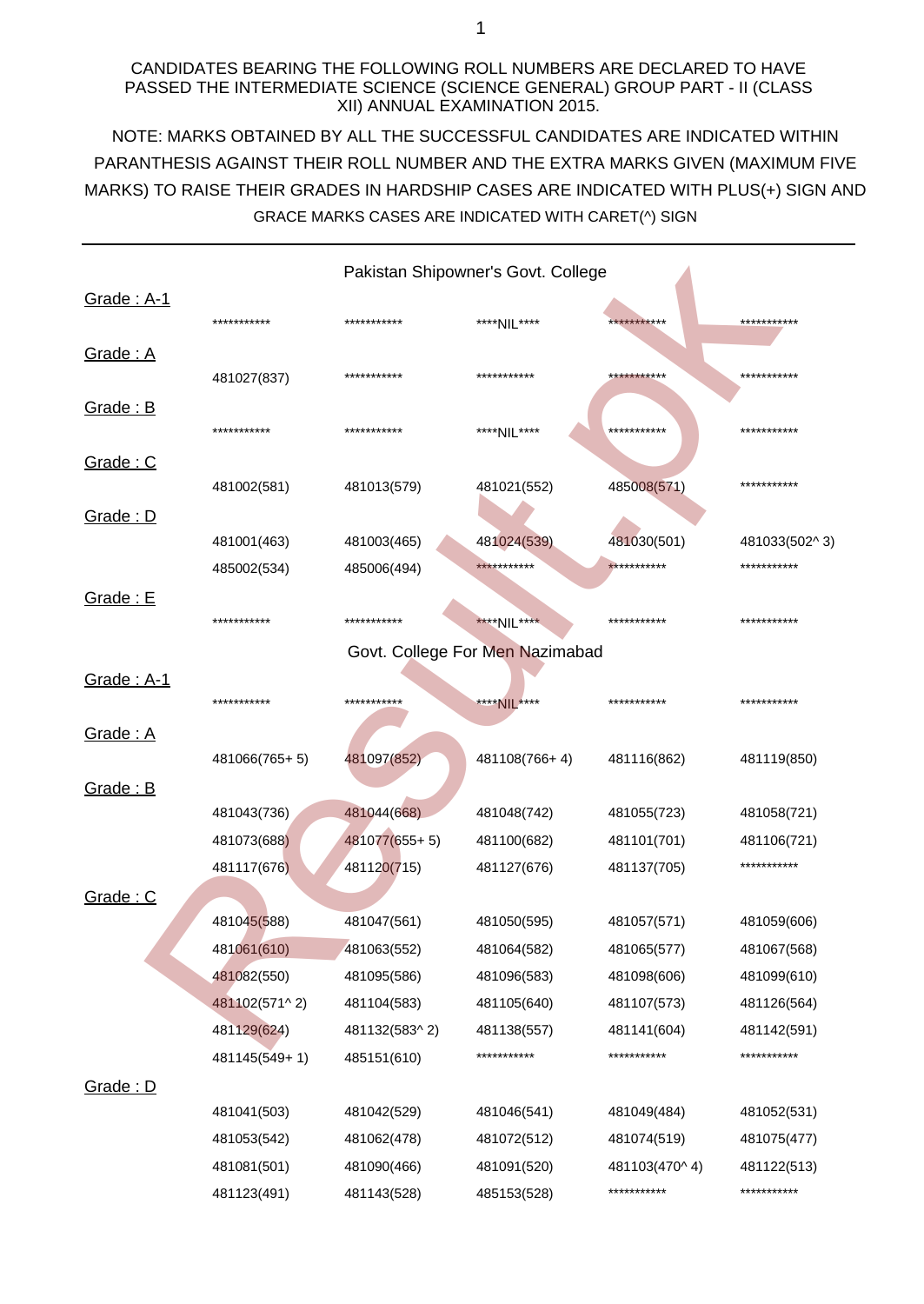2 Govt. College For Men Nazimabad

| Grade: E   |             |               |                                               |               |               |
|------------|-------------|---------------|-----------------------------------------------|---------------|---------------|
|            | *********** | ***********   | ****NIL****                                   | ***********   | ***********   |
|            |             |               | Islamia Govt. Science College                 |               |               |
| Grade: A-1 | *********** | ***********   | ****NII ****                                  | ***********   | ***********   |
| Grade: A   | 481171(774) | ***********   | ***********                                   | ***********   | ***********   |
| Grade: B   | 481152(662) | ***********   | ***********                                   | ***********   | ***********   |
| Grade: C   | 481165(597) | 481166(567)   | 481169(598)                                   | 481170(621)   | 481173(546+4) |
| Grade: D   | 481155(503) | 481174(504)   | 481175(527)                                   | 481176(532)   | 481181(465^1) |
| Grade: E   | *********** | ***********   | ****NIL****                                   | ***********   | ***********   |
|            |             |               | Adamjee Govt. Science College                 |               |               |
| Grade: A-1 | *********** | ***********   | ****NIL****                                   | ***********   | ***********   |
| Grade: A   |             |               |                                               |               |               |
|            | 481201(810) | 481206(788)   | 481208(793)                                   | 481210(793)   | 481212(812)   |
|            | 481215(834) | 485427(843)   | ***********                                   | ***********   | ***********   |
| Grade: B   | 481202(762) | 481203(721)   | 481205(736)                                   | 481207(722)   | 481213(760)   |
|            | 481216(740) | 481219(745)   | 481223(712)                                   | 481224(711)   | ***********   |
| Grade: C   |             |               |                                               |               |               |
|            | 481195(583) | 481198(589)   | 481209(613^1)                                 | 481218(548+2) | 485421(608)   |
|            | 485423(651) | ***********   | ***********                                   | ***********   | ***********   |
| Grade: D   | *********** | ***********   | ****NIL****                                   | ***********   | ***********   |
| Grade: E   |             |               |                                               |               |               |
|            | *********** | ***********   | ****NIL****                                   | ***********   | ***********   |
|            |             |               | Govt. Degree Science & Commerce College Lyari |               |               |
| Grade: A-1 | *********** | ***********   | ****NIL****                                   | ***********   | ***********   |
| Grade: A   | *********** | ***********   | ****NIL****                                   | ***********   | ***********   |
| Grade: B   | *********** | ***********   | ****NIL****                                   | ***********   | ***********   |
| Grade: C   | 481236(566) | 481238(548+2) | 481239(614)                                   | ***********   | ***********   |
| Grade: D   | 481231(517) | 481234(513)   | 481237(527^1)                                 | 481241(479^6) | 481242(480^5) |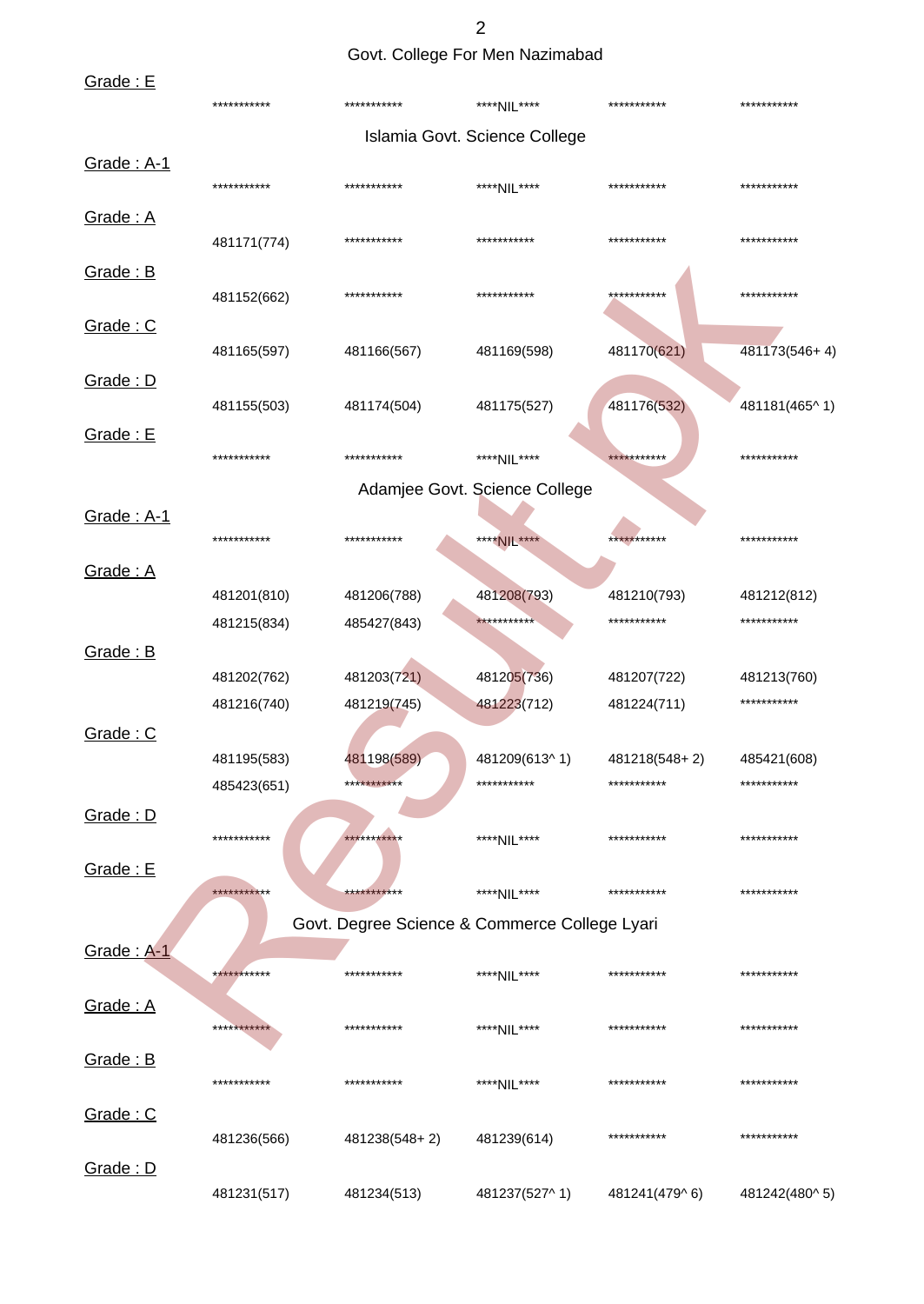3

Govt. Degree Science & Commerce College Lyari

| Grade: E        | ***********   | ***********     | ****NIL****                                                 | ***********   | *********** |
|-----------------|---------------|-----------------|-------------------------------------------------------------|---------------|-------------|
|                 |               |                 | Govt. Degree Science & Commerce College Landhi/Korangi      |               |             |
| Grade: A-1      |               |                 |                                                             |               |             |
|                 | ***********   | ***********     | ****NIL****                                                 | ***********   | *********** |
| Grade: A        | 481278(839)   | ***********     | ***********                                                 | ***********   | *********** |
| Grade: B        | ***********   | ***********     | ****NIL****                                                 | ***********   | *********** |
| Grade: C        | 481256(646)   | 481266(628)     | 481274(545+5)                                               | ***********   | *********** |
| Grade: D        |               |                 |                                                             |               |             |
|                 | 481252(532)   | 481264(510)     | 481268(508)                                                 | 481269(472^2) | 481270(485) |
|                 | 481271(470)   | 481279(513)     | ***********                                                 | ***********   | *********** |
| Grade: E        | ***********   | ***********     | ****NIL****                                                 | ***********   | *********** |
|                 |               |                 | Jamia Millia Govt. College (Morning)                        |               |             |
| Grade: A-1      |               |                 |                                                             |               |             |
|                 | ***********   | ***********     | ****NIL****                                                 | ***********   | *********** |
| <u>Grade: A</u> | ***********   | ***********     | ****NIL****                                                 | ***********   | *********** |
| Grade: B        | 481295(697)   | 481302(705)     | 485683(733)                                                 | ***********   | *********** |
| Grade: C        |               |                 |                                                             |               |             |
|                 | 481294(582)   | $481306(549+1)$ | 481313(586)                                                 | 481315(580)   | 481316(551) |
|                 | 485672(548+2) | ***********     | ***********                                                 | ***********   | *********** |
| Grade: D        |               |                 |                                                             |               |             |
|                 | 485674(439+1) | 485675(469^2)   | 485681(516)                                                 | ***********   | *********** |
| <b>Grade: E</b> | ***********   | ***********     | ****NIL****                                                 | ***********   | *********** |
|                 |               |                 | Govt. Superior Science/Commerce College, Shah Faisal Colony |               |             |
| Grade: A-1      |               |                 |                                                             |               |             |
|                 | ***********   | ***********     | ****NII ****                                                | ***********   | *********** |
| <u>Grade: A</u> | 481350(801)   | 481358(810)     | ***********                                                 | ***********   | *********** |
| Grade: B        |               |                 |                                                             |               |             |
|                 | 481344(741)   | ***********     | ***********                                                 | ***********   | *********** |
| Grade: C        |               |                 |                                                             |               |             |
|                 | 481322(551)   | 481323(582)     | 481343(599)                                                 | 481354(617)   | *********** |
| Grade: D        | 485775(458)   | 485776(509^2)   | 485778(507^3)                                               | 485783(520)   | *********** |
| Grade: E        | ***********   | ***********     | ****NIL****                                                 | ***********   | *********** |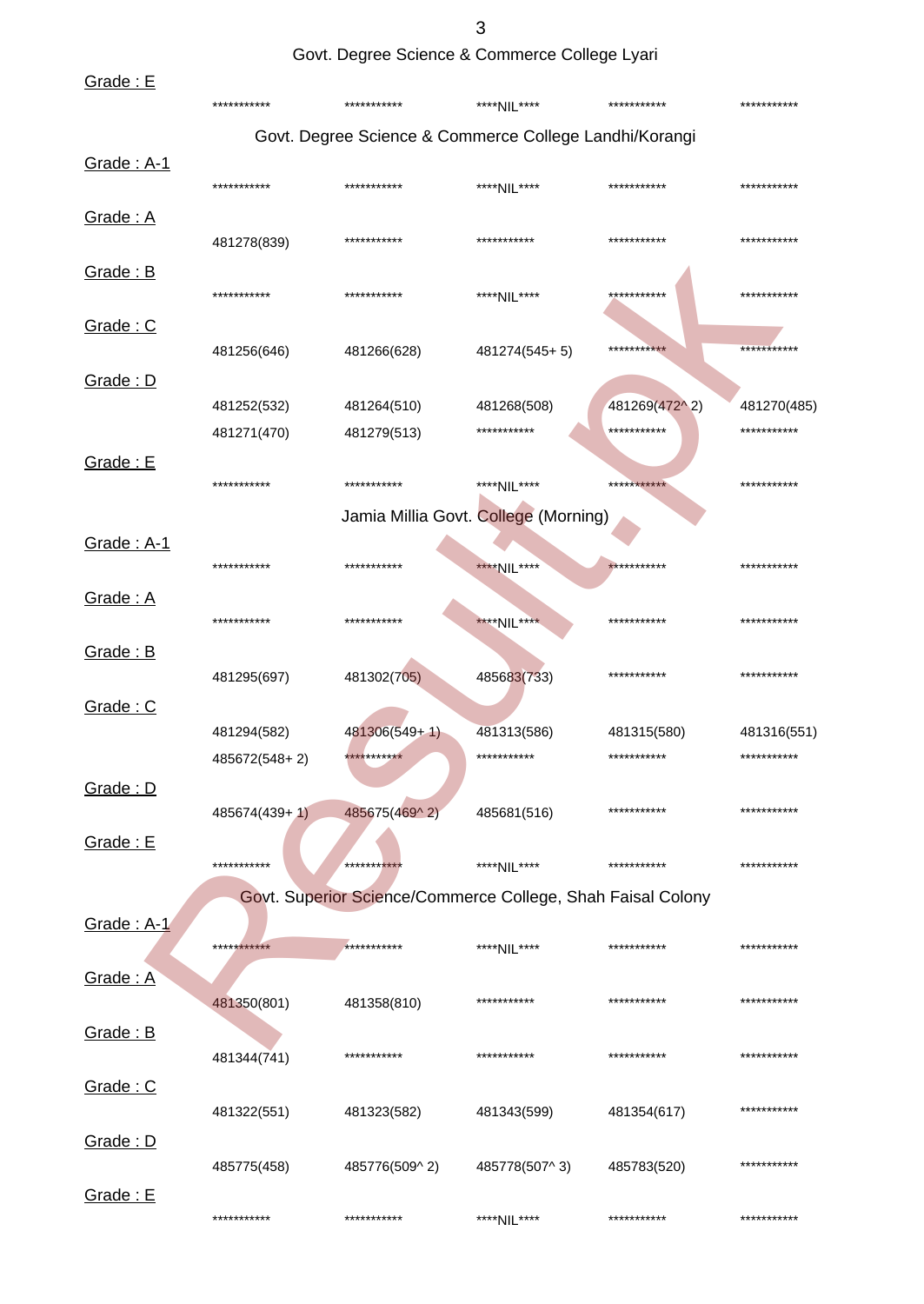Govt. National College (Morning)

| Grade: A-1      | *********** | ***********   | ****NIL****                     | ***********   | *********** |
|-----------------|-------------|---------------|---------------------------------|---------------|-------------|
| Grade: A        | 481392(848) | ***********   | ***********                     | ***********   | *********** |
| Grade: B        |             |               |                                 |               |             |
|                 | 481386(682) | 481387(668)   | ***********                     | ***********   | *********** |
| Grade: C        |             |               |                                 |               |             |
|                 | 481366(605) | 481372(599)   | 481379(599)                     | 481382(561^3) | 481393(595) |
|                 | 481394(643) | 481396(606^1) | ***********                     | ***********   | *********** |
| Grade: D        |             |               |                                 |               |             |
|                 | 481367(516) | 481384(517^2) | 481389(534^2)                   | ***********   | *********** |
| Grade: E        |             |               |                                 |               |             |
|                 | *********** | ***********   | ****NIL****                     | ***********   | *********** |
|                 |             |               | S.M. Govt. Science College      |               |             |
| Grade: A-1      |             |               |                                 |               |             |
|                 | *********** | ***********   | ****NIL****                     | ***********   | *********** |
| Grade: A        |             |               |                                 |               |             |
|                 | 481416(819) | 481442(851)   | ***********                     | ***********   | *********** |
| Grade: B        |             |               |                                 |               |             |
|                 | 481404(727) | 481408(684)   | 481413(728)                     | 481423(702)   | 481430(673) |
| Grade: C        |             |               |                                 |               |             |
|                 | 481403(605) | 481409(587)   | 481418(619)                     | 481419(598)   | 481421(629) |
|                 | 481425(586) | 481426(631)   | 481428(613)                     | 481432(562^2) | 481434(644) |
|                 | 481437(605) | 481438(654)   | 486050(576)                     | 486054(554)   | *********** |
| Grade: D        |             |               |                                 |               |             |
|                 | 481401(532) | 481402(526)   | 486042(479)                     | 486043(519)   | *********** |
| Grade: E        |             |               |                                 |               |             |
|                 | *********** | ***********   | ****NIL****                     | ***********   | *********** |
|                 |             |               | St. Patrick's College (Morning) |               |             |
| Grade: A-1      |             |               |                                 |               |             |
|                 | *********** | ***********   | ****NIL****                     | ***********   | *********** |
| Grade: A        |             |               |                                 |               |             |
|                 | 481457(774) | ***********   | ***********                     | ***********   | *********** |
| Grade: B        |             |               |                                 |               |             |
|                 | 483004(739) | ***********   | ***********                     | ***********   | *********** |
| Grade: C        |             |               |                                 |               |             |
|                 | 481451(598) | 481453(653)   | 481456(631)                     | 481460(579)   | 481461(619) |
| Grade: D        |             |               |                                 |               |             |
|                 | *********** | ***********   | ****NIL****                     | ***********   | *********** |
| <b>Grade: E</b> |             |               |                                 |               |             |
|                 | *********** | ***********   | ****NIL****                     | ***********   | *********** |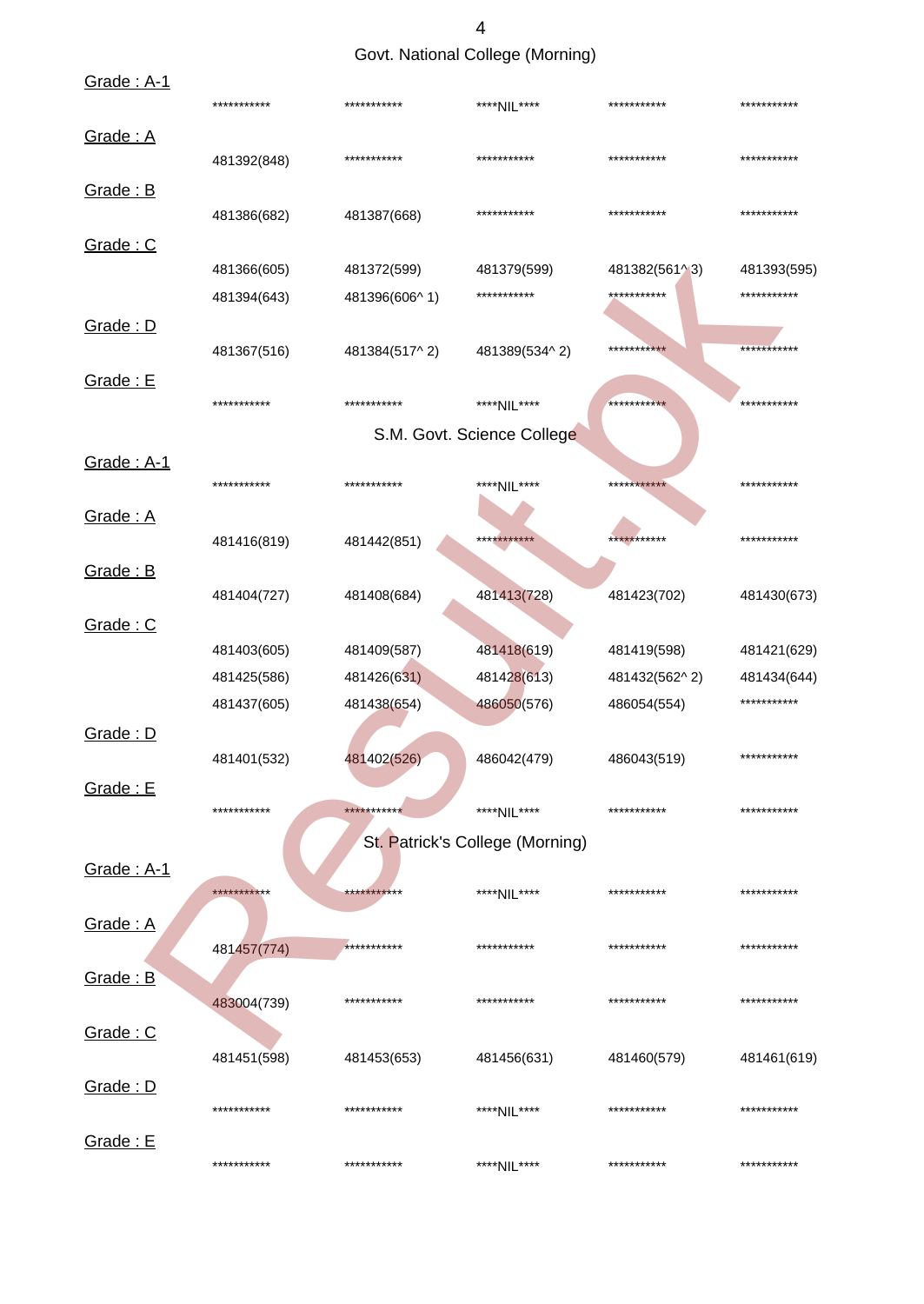Aisha Bawany Govt. College (Morning)

| <u>Grade: A-1</u>        | *********** | ***********                                              | ****NIL****     | ***********   | ***********                |
|--------------------------|-------------|----------------------------------------------------------|-----------------|---------------|----------------------------|
| Grade: A                 | *********** | ***********                                              | ****NIL****     | ***********   | ***********                |
|                          |             |                                                          |                 |               |                            |
| Grade: B                 | 481473(706) | 481495(658+2)                                            | 481498(741)     | 481499(679)   | ***********                |
| Grade: C                 |             |                                                          |                 |               |                            |
|                          | 481471(570) | 481475(598)                                              | 481476(615)     | 481479(610)   | 481480(637)                |
|                          | 481484(651) | 481487(587)                                              | 481490(584)     | 481492(619)   | 481503(632)                |
| Grade: D                 |             |                                                          |                 |               |                            |
|                          | 481474(525) | 486214(498)                                              | 486216(514^1)   | 486218(461^3) | 486228(516)                |
|                          | 486233(476) | ***********                                              | ***********     | ***********   | ***********                |
| Grade: E                 |             |                                                          |                 |               |                            |
|                          | *********** | ***********                                              | ****NIL****     | ***********   | ***********                |
|                          |             | Govt. Deg. Sc./Commerce College Block 7, Gulshan-e-Iqbal |                 |               |                            |
| Grade: A-1               |             |                                                          |                 |               |                            |
|                          | *********** | ***********                                              | **** NIL ****   | ***********   | ***********                |
| Grade: A                 |             |                                                          |                 |               |                            |
|                          | 481537(782) | 483016(766+4)                                            | ***********     | ***********   | ***********                |
| Grade: B                 |             |                                                          |                 |               |                            |
|                          | 481511(752) | 481532(668)                                              | $481541(657+3)$ | 483011(741)   | 483021(747)                |
|                          | 483024(723) | 483029(723)                                              | 483040(758)     | 483042(713)   |                            |
|                          |             |                                                          |                 |               | 483047(661)<br>*********** |
|                          | 483049(730) | 483055(700)                                              | 483057(722)     | 483058(695)   |                            |
| Grade: C                 |             |                                                          |                 |               |                            |
|                          | 481515(605) | 481522(597)                                              | 481525(578)     | 481528(611)   | 481531(635)                |
|                          | 481534(599) | 481538(634)                                              | 481539(596)     | 481540(623)   | 481542(570)                |
|                          | 483013(602) | 483031(626)                                              | 483034(616)     | 483036(611)   | 483037(570)                |
|                          | 483038(572) | 483043(588)                                              | 483045(552)     | 483054(650)   | 483059(632)                |
|                          | 483061(621) | 490061(566)                                              | 490069(565)     | ***********   | ***********                |
| Grade: D                 |             |                                                          |                 |               |                            |
|                          | 481518(530) | 481521(486^1)                                            | 481527(441^3)   | 481529(520)   | 481533(530)                |
|                          | 481535(529) | 481536(517)                                              | 481543(510)     | 481546(533)   | 483020(520^3)              |
|                          | 486323(458) | 486325(518)                                              | 486326(458^1)   | 490065(494)   | ***********                |
| Grade: E                 |             |                                                          |                 |               |                            |
|                          | *********** | ***********                                              | ****NIL****     | ***********   | ***********                |
|                          |             | Govt. Degree Science/Commerce College Malir Cantt.       |                 |               |                            |
| <u><b>Grade: A-1</b></u> |             |                                                          |                 |               |                            |
|                          | 481565(897) | 483098(893)                                              | 483101(924)     | 483111(929)   | 483118(879+1)              |
| Grade: A                 |             |                                                          |                 |               |                            |
|                          | 481553(798) | 481554(827)                                              | 481568(812)     | 481573(816)   | 481579(827)                |
|                          | 483075(836) | 483078(868)                                              | 483082(779)     | 483088(793)   | 483092(789)                |
|                          | 483094(800) | 483102(791)                                              | 483106(846)     | 483108(862)   | 483109(862)                |
|                          | 483116(786) | 483121(795)                                              | ***********     | ***********   | ***********                |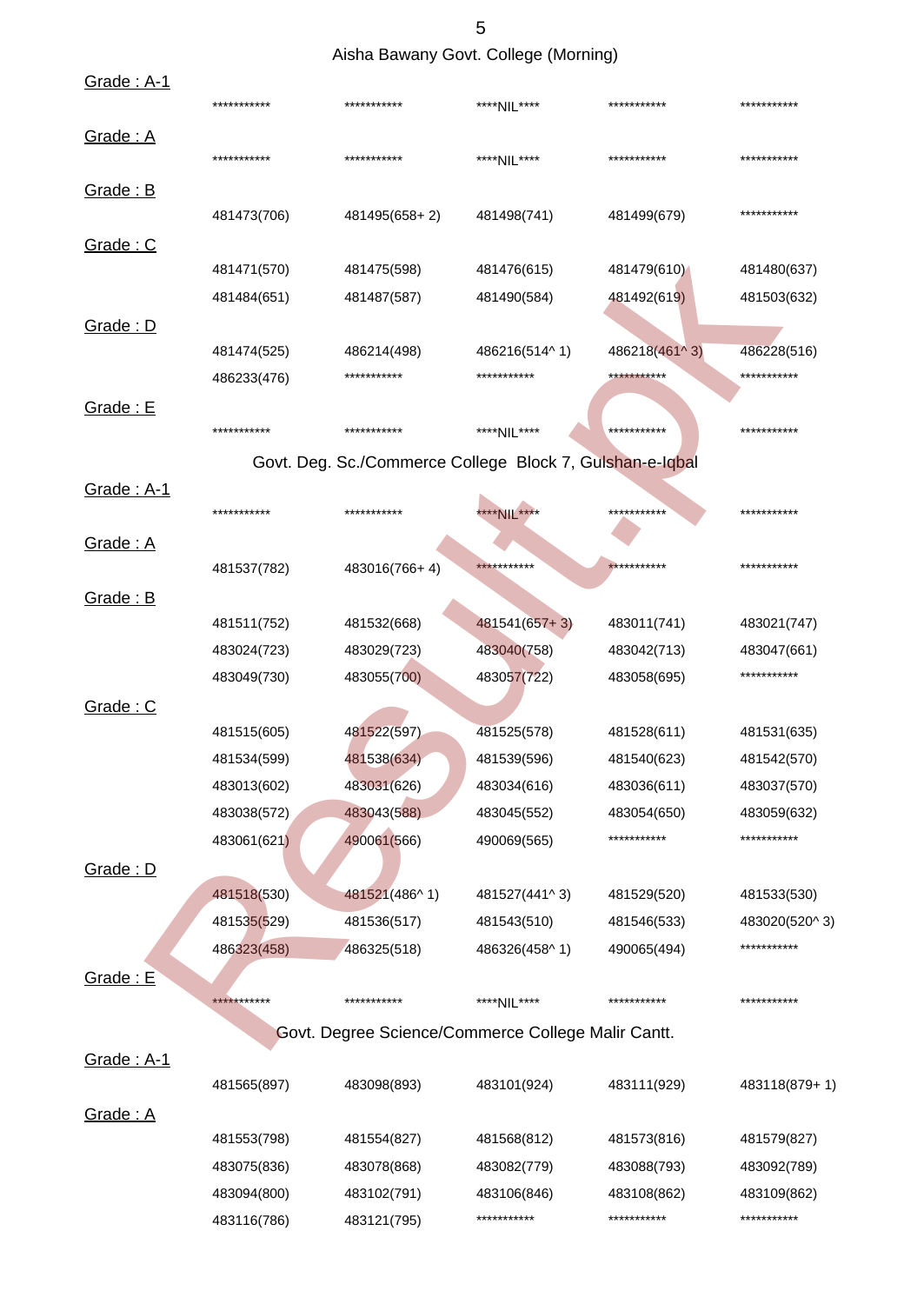|                 |               | Govt. Degree Science/Commerce College Malir Cantt. |                           |               |             |
|-----------------|---------------|----------------------------------------------------|---------------------------|---------------|-------------|
| Grade: B        |               |                                                    |                           |               |             |
|                 | 481555(658+2) | 481559(680)                                        | 481567(741)               | 481569(752)   | 481575(750) |
|                 | 481578(671)   | 481588(689)                                        | 483072(698)               | 483073(729)   | 483074(700) |
|                 | 483077(761)   | 483079(709)                                        | 483080(709)               | 483081(706)   | 483083(751) |
|                 | 483087(725)   | 483090(749)                                        | 483091(723)               | 483099(735)   | 483100(712) |
|                 | 483103(683)   | 483104(761)                                        | 483113(707)               | 483115(750)   | 483123(748) |
|                 | 490204(671)   | 490206(665)                                        | ***********               | ***********   | *********** |
| Grade: C        |               |                                                    |                           |               |             |
|                 | 481551(580)   | 481552(634)                                        | 481556(563)               | 481561(639^3) | 481572(570) |
|                 | 481576(645)   | 483071(571)                                        | 483085(606)               | 483086(623)   | 483089(653) |
|                 | 483096(621)   | 483105(646)                                        | 483112(625^3)             | 483117(599)   | 483120(641) |
|                 | 483122(580^2) | 486465(605)                                        | ***********               | ***********   | *********** |
| Grade: D        |               |                                                    |                           |               |             |
|                 | 490201(520)   | ***********                                        | ***********               | ***********   | *********** |
| Grade: E        |               |                                                    |                           |               |             |
|                 | ***********   | ***********                                        | ****NIL****               | ***********   | *********** |
|                 |               |                                                    | DA Degree College For Men |               |             |
| Grade: A-1      |               |                                                    |                           |               |             |
|                 | ***********   | ***********                                        | ****NIL****               | ***********   | *********** |
| Grade: A        |               |                                                    |                           |               |             |
|                 | ***********   | ***********                                        | ****NIL****               | ***********   | *********** |
| Grade: B        |               |                                                    |                           |               |             |
|                 | 481604(660)   | ***********                                        | ***********               | ***********   | *********** |
| Grade: C        |               |                                                    |                           |               |             |
|                 | 481601(620)   | 481609(585)                                        | 481611(628)               | ***********   | *********** |
| Grade: D        |               |                                                    |                           |               |             |
|                 | ***********   | ***********                                        | ****NIL****               | ***********   | *********** |
| Grade: E        |               |                                                    |                           |               |             |
|                 | ***********   | ***********                                        | ****NII ****              | ***********   | *********** |
|                 |               |                                                    | Indus College             |               |             |
| Grade: A-1      |               |                                                    |                           |               |             |
|                 | ***********   | ***********                                        | ****NIL****               | ***********   | *********** |
| <u>Grade: A</u> |               |                                                    |                           |               |             |
|                 | ***********   | ***********                                        | ****NIL****               | ***********   | *********** |
| <u>Grade: B</u> |               |                                                    |                           |               |             |
|                 | ***********   | ***********                                        | ****NIL****               | ***********   | *********** |
| Grade: C        |               |                                                    |                           |               |             |
|                 | 481625(596)   | ***********                                        | ***********               | ***********   | *********** |
| Grade: D        |               |                                                    |                           |               |             |
|                 | ***********   | ***********                                        | ****NIL****               | ***********   | *********** |
| Grade: E        |               |                                                    |                           |               |             |
|                 | ***********   | ***********                                        | ****NIL****               | ***********   | *********** |

 $\overline{6}$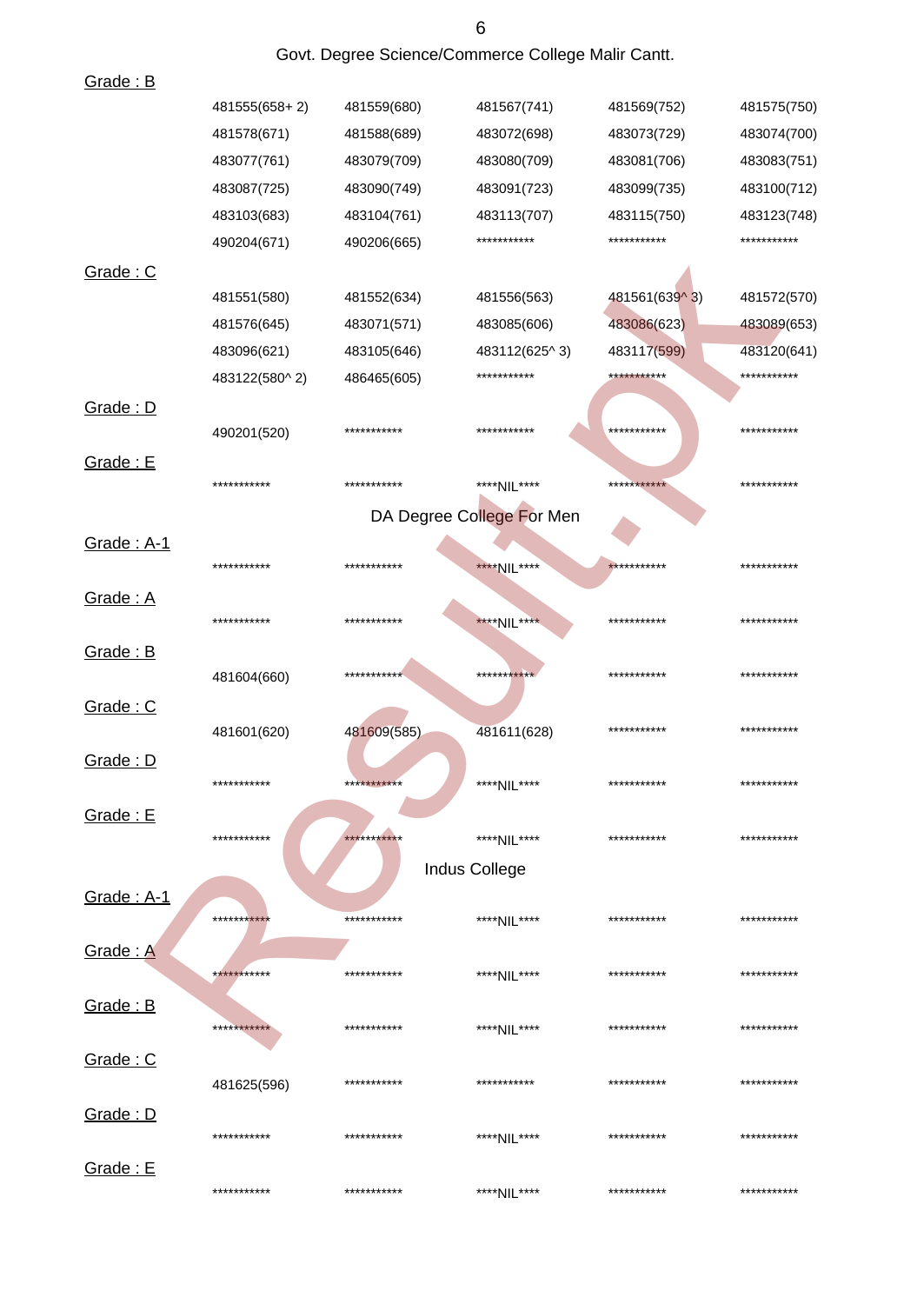7

Rehan Intermediate College, Korangi No. 4

| Grade: A-1               | ***********   | ***********   | ****NIL****                                                    | *********** | ***********   |
|--------------------------|---------------|---------------|----------------------------------------------------------------|-------------|---------------|
| Grade: A                 | ***********   | ***********   | ****NIL****                                                    | *********** | ***********   |
| <b>Grade: B</b>          | ***********   | ***********   | ****NIL****                                                    | *********** | ***********   |
| <u>Grade: C</u>          | ***********   | ***********   | ****NIL****                                                    | *********** | ***********   |
| <b>Grade: D</b>          | 486732(437+3) | 486733(503)   | ***********                                                    | *********** | ***********   |
| <b>Grade: E</b>          | ***********   | ***********   | ****NIL****                                                    | *********** | ***********   |
|                          |               |               | Al-Noor Degree College of Computer Science                     |             |               |
| <u><b>Grade: A-1</b></u> | ***********   | ***********   | ****NIL****                                                    | *********** | ***********   |
| Grade: A                 | ***********   | ***********   | ****NIL****                                                    | *********** | ***********   |
| Grade: B                 | ***********   | ***********   | ****NIL****                                                    | *********** | ***********   |
| Grade: C                 | ***********   | ***********   | ****NIL****                                                    | *********** | ***********   |
| Grade: D                 | ***********   | ***********   | ****NIL****                                                    | *********** | ***********   |
| <b>Grade: E</b>          | ***********   | ***********   | ****NIL****                                                    | *********** | ***********   |
|                          |               |               | Govt. Degree College for Boys 7-D/2, North Karachi             |             |               |
| Grade: A-1               | ***********   | ***********   | ****NIL****                                                    | *********** | ***********   |
| Grade: A                 | ***********   | **********    | ****NIL****                                                    | *********** | ***********   |
| <b>Grade: B</b>          | 481667(691)   | 481684(680)   | 481695(680)                                                    | *********** | ***********   |
| Grade: C                 |               |               |                                                                |             |               |
|                          | 481662(580)   | 481665(593)   | 481680(583)                                                    | 481685(627) | 481688(549+1) |
|                          | 481693(578)   | 481696(550^2) | 486841(550)                                                    | 486847(571) | 486852(569)   |
| Grade: D                 | 481663(501)   | 481670(504)   | 481674(502)                                                    | 481675(538) | 481676(512)   |
| Grade: E                 |               |               |                                                                |             |               |
|                          | ***********   | ***********   | ****NIL****                                                    | *********** | ***********   |
|                          |               |               | Iqra Intermediate College for Boys & Girls, Shah Faisal Colony |             |               |
| Grade: A-1               | ***********   | ***********   | ****NIL****                                                    | *********** | ***********   |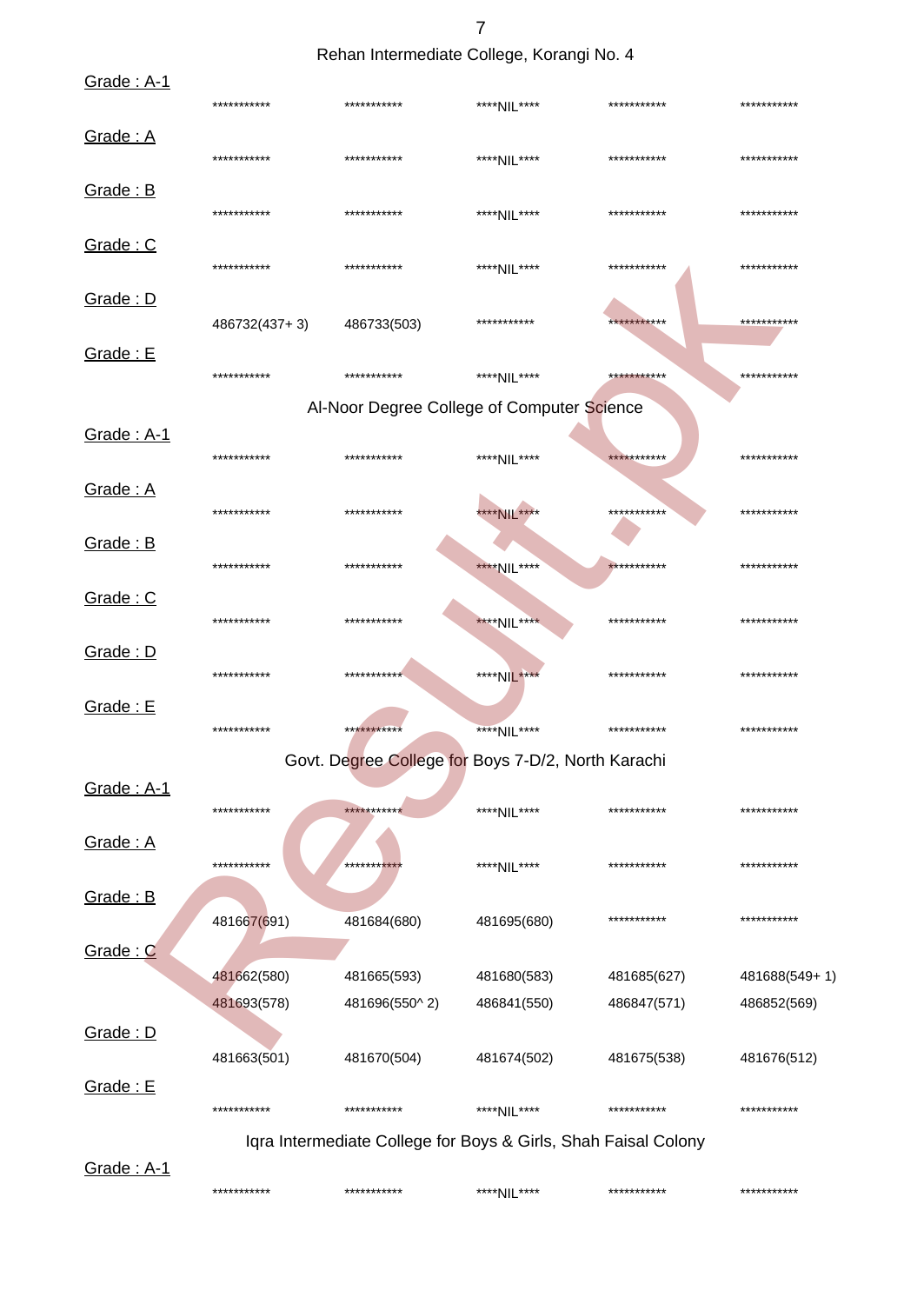Iqra Intermediate College for Boys & Girls, Shah Faisal Colony

| Grade: A          | ***********   | ***********                                       | ****NIL****   | *********** | *********** |
|-------------------|---------------|---------------------------------------------------|---------------|-------------|-------------|
| Grade: B          | ***********   | ***********                                       | ****NIL****   | *********** | *********** |
| Grade: C          | 490401(624)   | ***********                                       | ***********   | *********** | *********** |
| Grade: D          | 487004(476)   | 487005(486)                                       | ***********   | *********** | *********** |
| Grade: E          | ***********   | ***********                                       | ****NIL****   | *********** | *********** |
|                   |               | Jauhar Deg. College Science, Commerce & Arts      |               |             |             |
| Grade: A-1        | ***********   | ***********                                       | ****NIL****   | *********** | *********** |
| Grade: A          | ***********   | ***********                                       | ****NIL****   | *********** | *********** |
| Grade: B          | ***********   | ***********                                       | ****NIL****   | *********** | *********** |
| Grade: C          | 487094(553)   | ***********                                       | ***********   | *********** | *********** |
| Grade: D          | 487092(514)   | ***********                                       | ***********   | *********** | *********** |
| Grade: E          | ***********   | ***********                                       | ****NIL****   | *********** | *********** |
|                   |               | Govt. Degree Science & Commerce College Asifabad  |               |             |             |
| <b>Grade: A-1</b> | ***********   | ***********                                       | ****NIL****   | *********** | *********** |
| Grade: A          | ***********   | ***********                                       | ****NIL****   | *********** | *********** |
| Grade: B          | 481734(736)   | ***********                                       | ***********   | *********** | *********** |
| Grade: C          | 481741(559)   | ***********                                       | ***********   | *********** | *********** |
| Grade: D          | 481733(477^3) | 481737(457)                                       | 487153(492^2) | 487154(490) | 487155(489) |
| Grade: E          | ***********   | ***********                                       | ****NIL****   | *********** | *********** |
|                   |               | Pak. Turk International School & College, Clifton |               |             |             |
| <b>Grade: A-1</b> | ***********   | ***********                                       | ****NIL****   | *********** | *********** |
| Grade: A          | ***********   | ***********                                       | ****NIL****   | *********** | *********** |
| Grade: B          | ***********   | ***********                                       | ****NIL****   | *********** | *********** |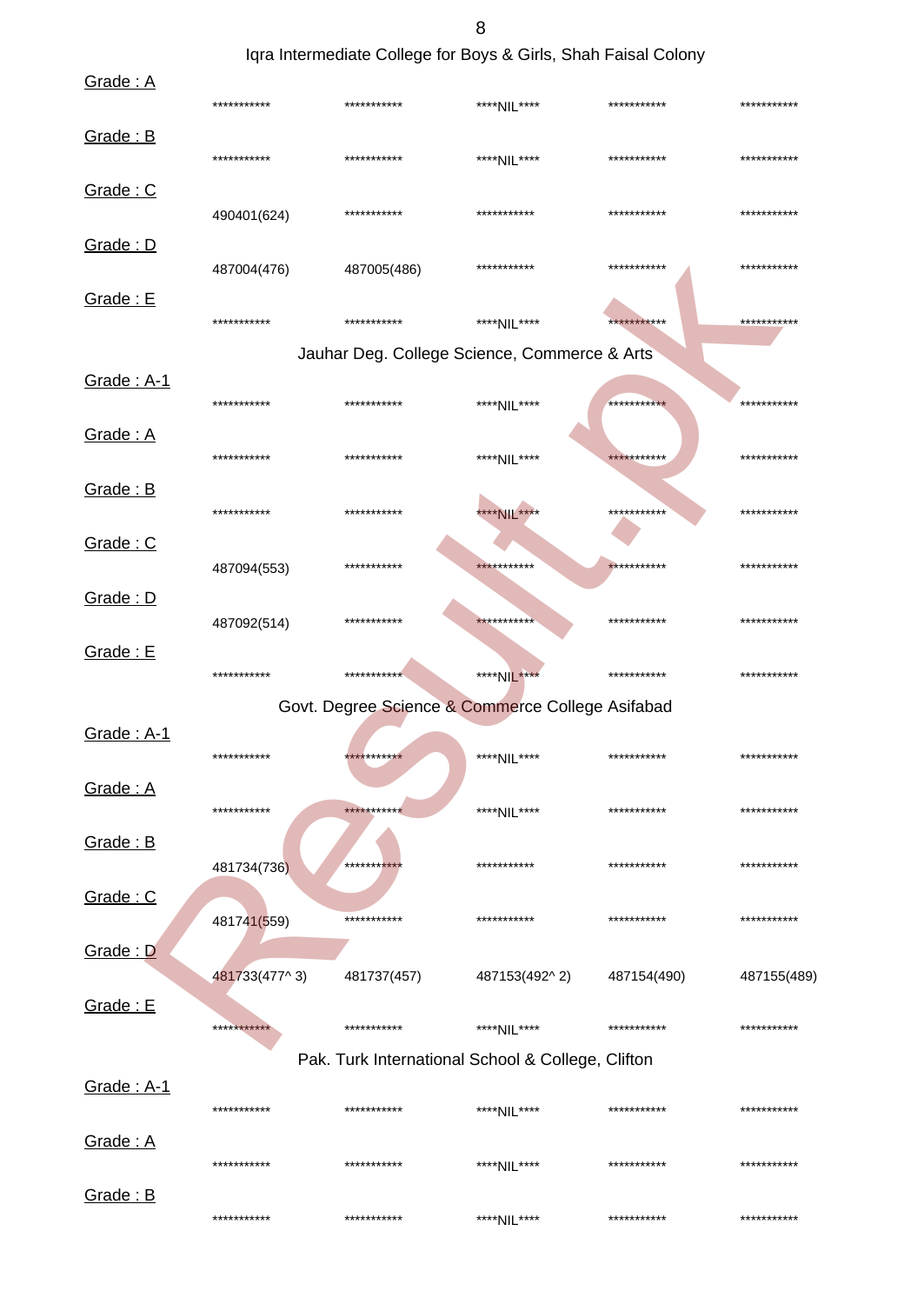Pak. Turk International School & College, Clifton

| Grade: C   | ***********   | *********** | ****NIL****                      | *********** | *********** |
|------------|---------------|-------------|----------------------------------|-------------|-------------|
| Grade: D   | ***********   | *********** | ****NIL****                      | *********** | *********** |
| Grade: E   |               |             |                                  |             |             |
|            | ***********   | *********** | ****NIL****                      | *********** | *********** |
|            |               |             | Bahria College (Karsaz)          |             |             |
| Grade: A-1 | ***********   | *********** | ****NIL****                      | *********** | *********** |
| Grade: A   | 483163(865)   | 483164(836) | ***********                      | *********** | *********** |
| Grade: B   |               |             |                                  |             |             |
|            | 481761(759)   | 483162(692) | 483166(725)                      | *********** | *********** |
| Grade: C   | 481763(585)   | 487221(614) | ***********                      | *********** | *********** |
| Grade: D   |               |             |                                  |             |             |
|            | 481764(501)   | *********** | **********                       | *********** | *********** |
| Grade: E   |               |             |                                  |             |             |
|            | ***********   | *********** | ****NIL****                      | *********** | *********** |
|            |               |             | Bahria College (M.T. Khan Road)  |             |             |
| Grade: A-1 |               |             |                                  |             |             |
|            | ***********   | *********** | ****NIL****                      | *********** | *********** |
| Grade: A   |               |             |                                  |             |             |
|            | 481777(818)   | 481780(810) | 483172(824)                      | 483175(853) | *********** |
| Grade: B   |               |             | ***********                      | *********** | *********** |
|            | 481785(743)   | 483174(716) |                                  |             |             |
| Grade: C   | 481771(598)   | 481776(591) | 481779(560^3)                    | 481783(632) | 481784(587) |
| Grade: D   |               |             |                                  |             |             |
|            | ***********   | **********  | ****NIL****                      | *********** | *********** |
| Grade: E   |               |             |                                  |             |             |
|            | ***********   | *********** | ****NIL****                      | *********** | *********** |
|            |               |             | Aga Khan Higher Secondary School |             |             |
| Grade: A-1 |               |             |                                  |             |             |
|            | 483181(888)   | *********** | ***********                      | *********** | *********** |
| Grade: A   |               |             |                                  |             |             |
|            | 481801(777)   | 481808(862) | 481809(767+3)                    | 481814(845) | 481815(805) |
|            | 483182(854)   | 483183(781) | 483184(774)                      | *********** | *********** |
| Grade: B   |               |             |                                  |             |             |
|            | 481802(685)   | 481805(682) | 481806(753)                      | 481810(690) | 481811(716) |
|            | 483185(696)   | 483186(753) | ***********                      | *********** | *********** |
| Grade: C   |               |             |                                  |             |             |
|            | 481804(621^2) | 481807(562) | 481812(627)                      | *********** | *********** |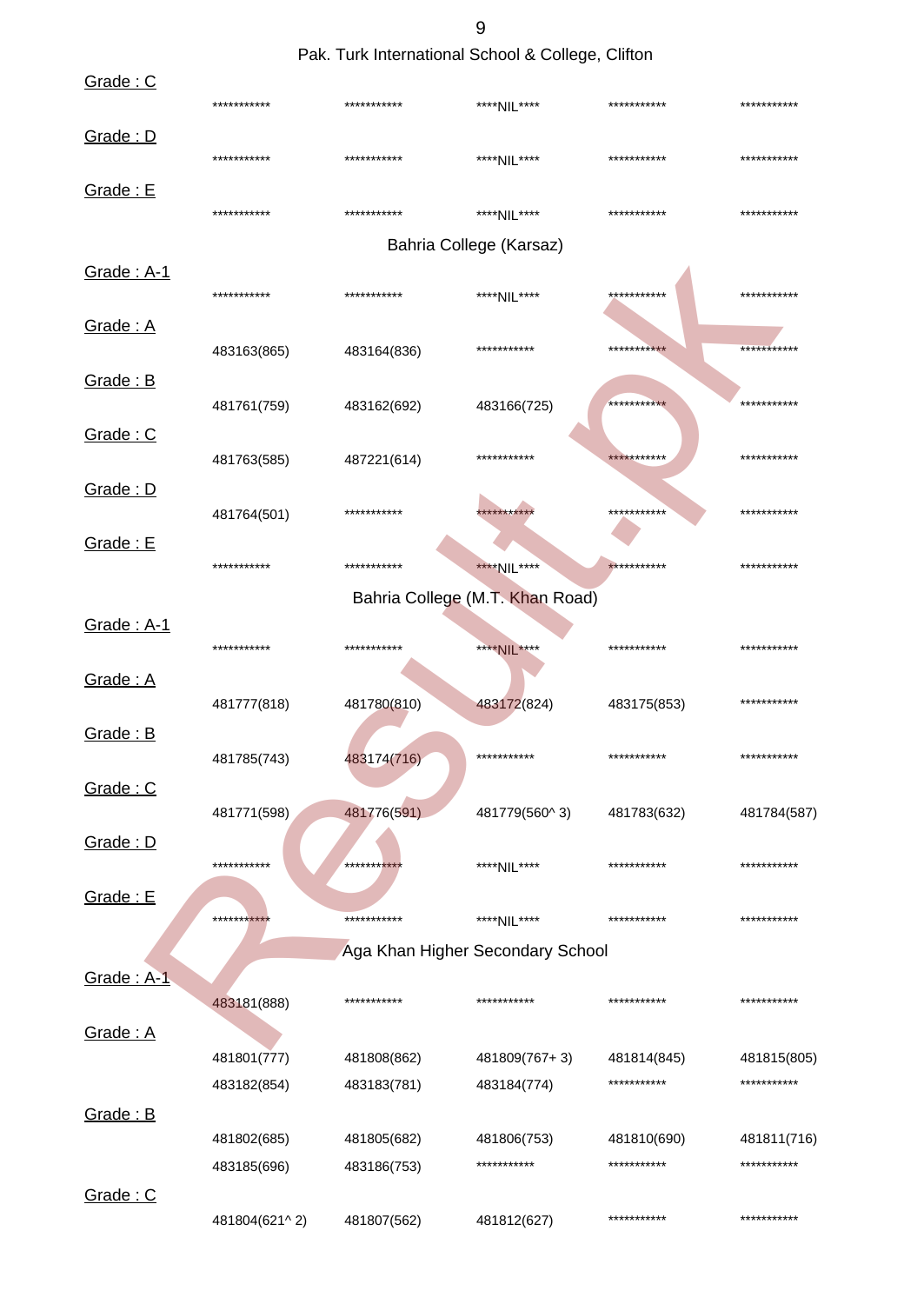Aga Khan Higher Secondary School

| Grade: D        |               | $.94$ an $.9$                                             |                                         |             |             |
|-----------------|---------------|-----------------------------------------------------------|-----------------------------------------|-------------|-------------|
|                 | ***********   | ***********                                               | ****NIL****                             | *********** | *********** |
| Grade: E        | ***********   | ***********                                               | ****NII ****                            | *********** | *********** |
|                 |               |                                                           | <b>College of Emerging Technologies</b> |             |             |
| Grade: A-1      | ***********   | ***********                                               | ****NII ****                            | *********** | *********** |
| Grade: A        |               |                                                           |                                         |             |             |
|                 | 481821(830)   | 481822(769+1)                                             | 481837(863)                             | 481839(788) | 481861(787) |
|                 | 481862(777)   | 481863(821)                                               | ***********                             | *********** | *********** |
| Grade: B        |               |                                                           |                                         |             |             |
|                 | 481832(657+3) | 481835(732)                                               | 481838(669)                             | 481841(710) | 481848(665) |
|                 | 481849(700)   | 481857(656+4)                                             | 481867(683)                             | 483192(705) | 483198(706) |
| Grade: C        |               |                                                           |                                         |             |             |
|                 | 481823(619)   | 481824(578)                                               | 481826(580)                             | 481830(599) | 481831(628) |
|                 | 481846(650)   | 481847(592)                                               | 481851(605)                             | 481852(616) | 481853(580) |
|                 | 483197(622)   | 487371(651)                                               | 487375(561)                             | *********** | *********** |
| Grade: D        |               |                                                           |                                         |             |             |
|                 | 481856(507)   | ***********                                               | ***********                             | *********** | *********** |
| Grade: E        | ***********   | ***********                                               | ****NIL****                             | *********** | *********** |
|                 |               | E-Complex College of Arts & Science                       |                                         |             |             |
| Grade: A-1      |               |                                                           |                                         |             |             |
|                 | ***********   | ***********                                               | ****NIL****                             | *********** | *********** |
| Grade: A        |               |                                                           |                                         |             |             |
|                 | ***********   | ***********                                               | ****NIL****                             | *********** | *********** |
| Grade: B        |               |                                                           |                                         |             |             |
|                 | ***********   | ***********                                               | ****NIL****                             | *********** | *********** |
| Grade: C        |               |                                                           |                                         |             |             |
|                 | ***********   | **********                                                | ****NIL****                             | *********** | *********** |
| <b>Grade: D</b> |               |                                                           |                                         |             |             |
|                 | ************  | ***********                                               | ****NIL****                             | *********** | *********** |
| <b>Grade: E</b> |               |                                                           |                                         |             |             |
|                 | ***********   | ***********                                               | ****NIL****                             | *********** | *********** |
|                 |               | Jauhar College of Information Tech. & Management Sciences |                                         |             |             |
| Grade: A-1      |               |                                                           |                                         |             |             |
|                 | ***********   | ***********                                               | ****NIL****                             | *********** | *********** |
| Grade: A        |               |                                                           |                                         |             |             |
|                 | ***********   | ***********                                               | ****NIL****                             | *********** | *********** |
| Grade: B        |               |                                                           |                                         |             |             |
|                 | ***********   | ***********                                               | ****NIL****                             | *********** | *********** |
| Grade: C        |               |                                                           |                                         |             |             |
|                 | 481891(589)   | 483291(597)                                               | 483292(581)                             | 487628(654) | *********** |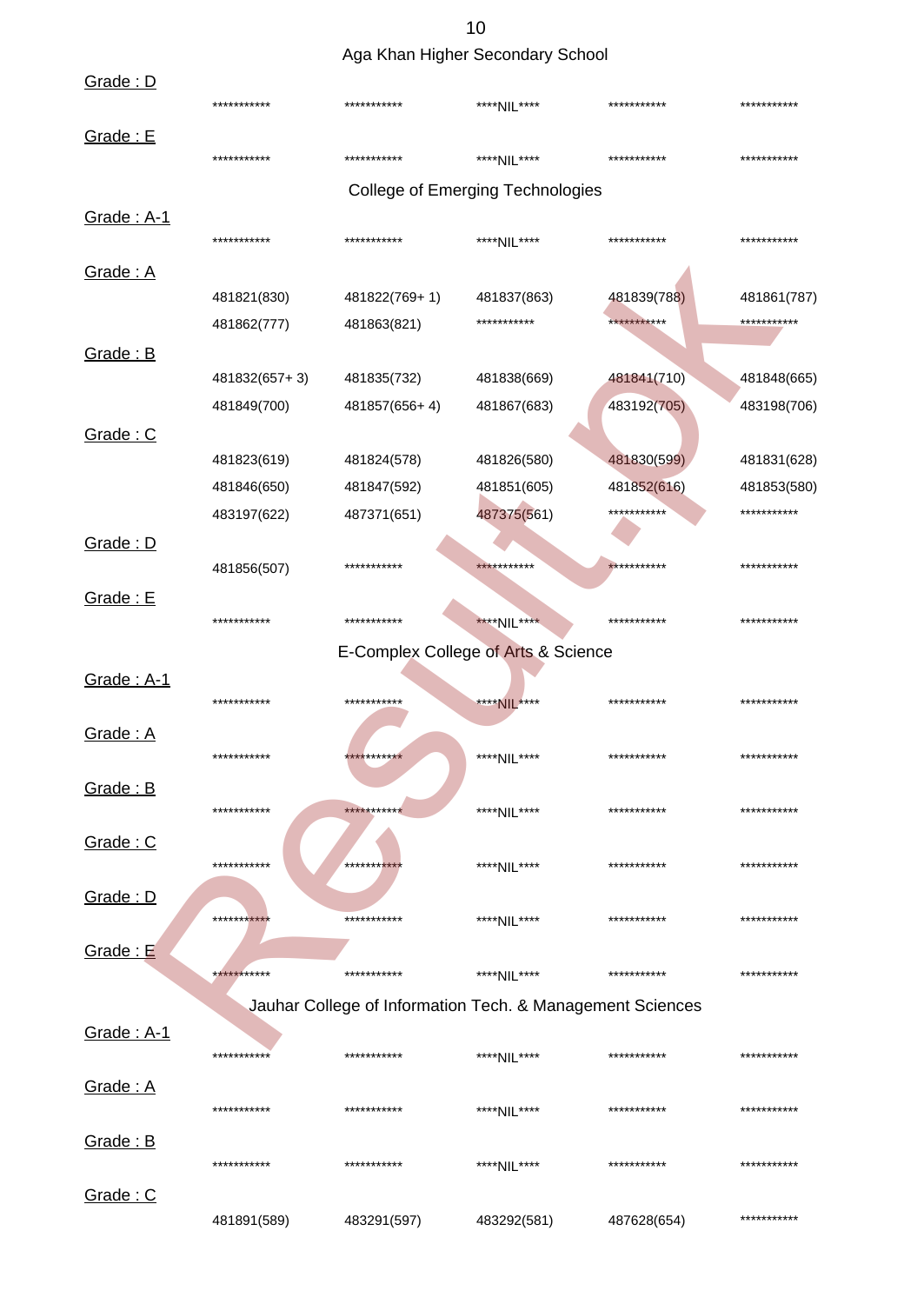### Jauhar College of Information Tech. & Management Sciences

| Grade: D        |             |                                            |                                  |             |             |
|-----------------|-------------|--------------------------------------------|----------------------------------|-------------|-------------|
|                 | *********** | ***********                                | ****NIL****                      | *********** | *********** |
| <b>Grade: E</b> | *********** | ***********                                | ****NIL****                      | *********** | *********** |
|                 |             |                                            | Federal Govt. Boys Inter College |             |             |
| Grade: A-1      |             |                                            |                                  |             |             |
|                 | *********** | ***********                                | ****NII ****                     | *********** | *********** |
| Grade: A        |             |                                            |                                  |             |             |
|                 | 481901(827) | 481905(775)                                | 481916(772)                      | *********** | *********** |
| Grade: B        |             | 481909(706)                                | 481910(667)                      | *********** | *********** |
|                 | 481902(748) |                                            |                                  |             |             |
| Grade: C        | 481904(584) | 481907(606)                                | 481912(623)                      | 481913(629) | 481915(641) |
| Grade: D        |             |                                            |                                  |             |             |
|                 | *********** | ***********                                | ****NII ****                     | *********** | *********** |
| Grade: E        |             |                                            |                                  |             |             |
|                 | *********** | ***********                                | **** NIL ****                    | *********** | *********** |
|                 |             | PAF Intermediate College, PAF Base Masroor |                                  |             |             |
| Grade: A-1      |             |                                            |                                  |             |             |
|                 | *********** | ***********                                | ****NIL****                      | *********** | *********** |
| Grade: A        |             |                                            |                                  |             |             |
|                 | *********** | ***********                                | ****NIL****                      | *********** | *********** |
| Grade: B        |             |                                            |                                  |             |             |
|                 | 483301(763) | ***********                                | ***********                      | *********** | *********** |
| <u>Grade: C</u> |             |                                            |                                  |             |             |
|                 | *********** | ***********                                | ****NIL****                      | *********** | *********** |
| Grade: D        |             |                                            |                                  |             |             |
|                 | *********** | ***********                                | ****NIL****                      | *********** | *********** |
| Grade: E        |             |                                            |                                  |             |             |
|                 | *********** | ***********                                | ****NIL****                      | *********** | *********** |
|                 |             | Ghazi Foundation College, Gulshan-e-Iqbal  |                                  |             |             |
| Grade: A-1      | *********** | ***********                                |                                  | *********** | *********** |
|                 |             |                                            | ****NIL****                      |             |             |
| Grade: A        | *********** | ***********                                | ****NIL****                      | *********** | *********** |
|                 |             |                                            |                                  |             |             |
| Grade: B        | *********** | ***********                                | ****NIL****                      | *********** | *********** |
| Grade: C        |             |                                            |                                  |             |             |
|                 | 481961(584) | ***********                                | ***********                      | *********** | *********** |
| Grade: D        |             |                                            |                                  |             |             |
|                 | 487814(487) | 491153(494)                                | ***********                      | *********** | *********** |
| Grade: E        |             |                                            |                                  |             |             |
|                 | *********** | ***********                                | ****NIL****                      | *********** | *********** |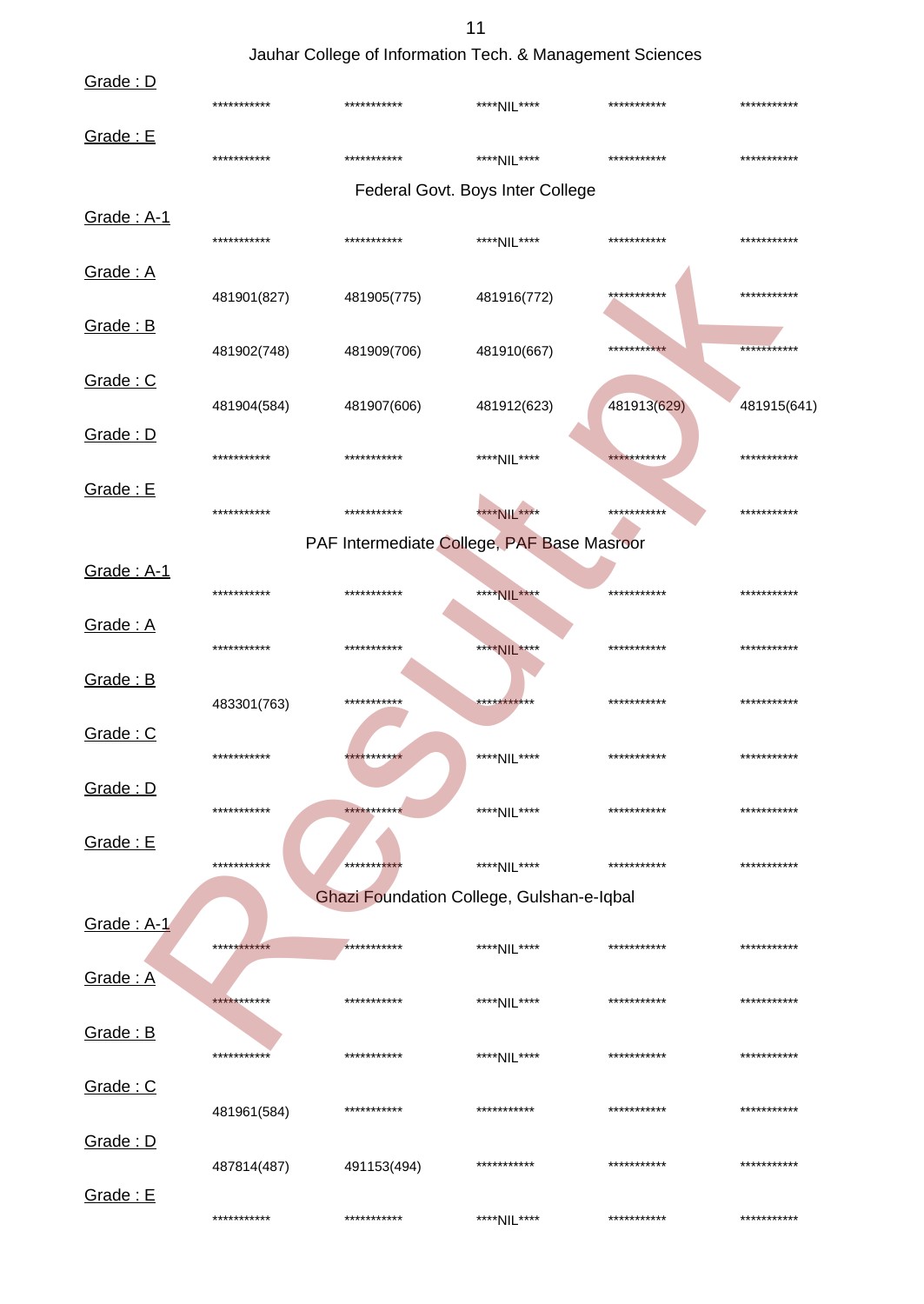Pakistan Education Foundation College, P.E.C.H.S.

| Grade: A-1               | ***********   | *********** | ****NIL****                                        | *********** | *********** |
|--------------------------|---------------|-------------|----------------------------------------------------|-------------|-------------|
| Grade: A                 | ***********   | *********** | ****NIL****                                        | *********** | *********** |
| Grade: B                 | ***********   | *********** | ****NIL****                                        | *********** | *********** |
| Grade: C                 | 481978(609)   | *********** | ***********                                        | *********** | *********** |
| Grade: D                 | 481973(503^2) | 481974(534) | ***********                                        | *********** | *********** |
| Grade: E                 | ***********   | *********** | ****NIL****                                        | *********** | *********** |
|                          |               |             | Recknor's College of Management & Computer Science |             |             |
| Grade: A-1               | ***********   | *********** | ****NIL****                                        | *********** | *********** |
| Grade: A                 | ***********   | *********** | **** NIL ****                                      | *********** | *********** |
| Grade: B                 | ***********   | *********** | ****NIL****                                        | *********** | *********** |
| Grade: C                 | ***********   | *********** | ****NIL****                                        | *********** | *********** |
| Grade: D                 | ***********   | *********** | ****NIL****                                        | *********** | *********** |
| Grade: E                 | ***********   | *********** | ****NIL****                                        | *********** | *********** |
|                          |               |             | The American College, Clifton                      |             |             |
| <u>Grade: A-1</u>        | ***********   | *********** | ****NIL****                                        | *********** | *********** |
| Grade: A                 | ***********   | **********  | ****NIL****                                        | *********** | *********** |
| Grade: B                 | ***********   | *********** | ****NIL****                                        | *********** | *********** |
| Grade: C                 | ***********   | *********** | ****NIL****                                        | *********** | *********** |
| Grade: D                 | ***********   | *********** | ****NIL****                                        | *********** | *********** |
| Grade: E                 | ***********   | *********** | ****NIL****                                        | *********** | *********** |
|                          |               |             | Ali Intermediate College                           |             |             |
| <u><b>Grade: A-1</b></u> | ***********   | *********** | ****NIL****                                        | *********** | *********** |
| Grade: A                 | ***********   | *********** | ****NIL****                                        | *********** | *********** |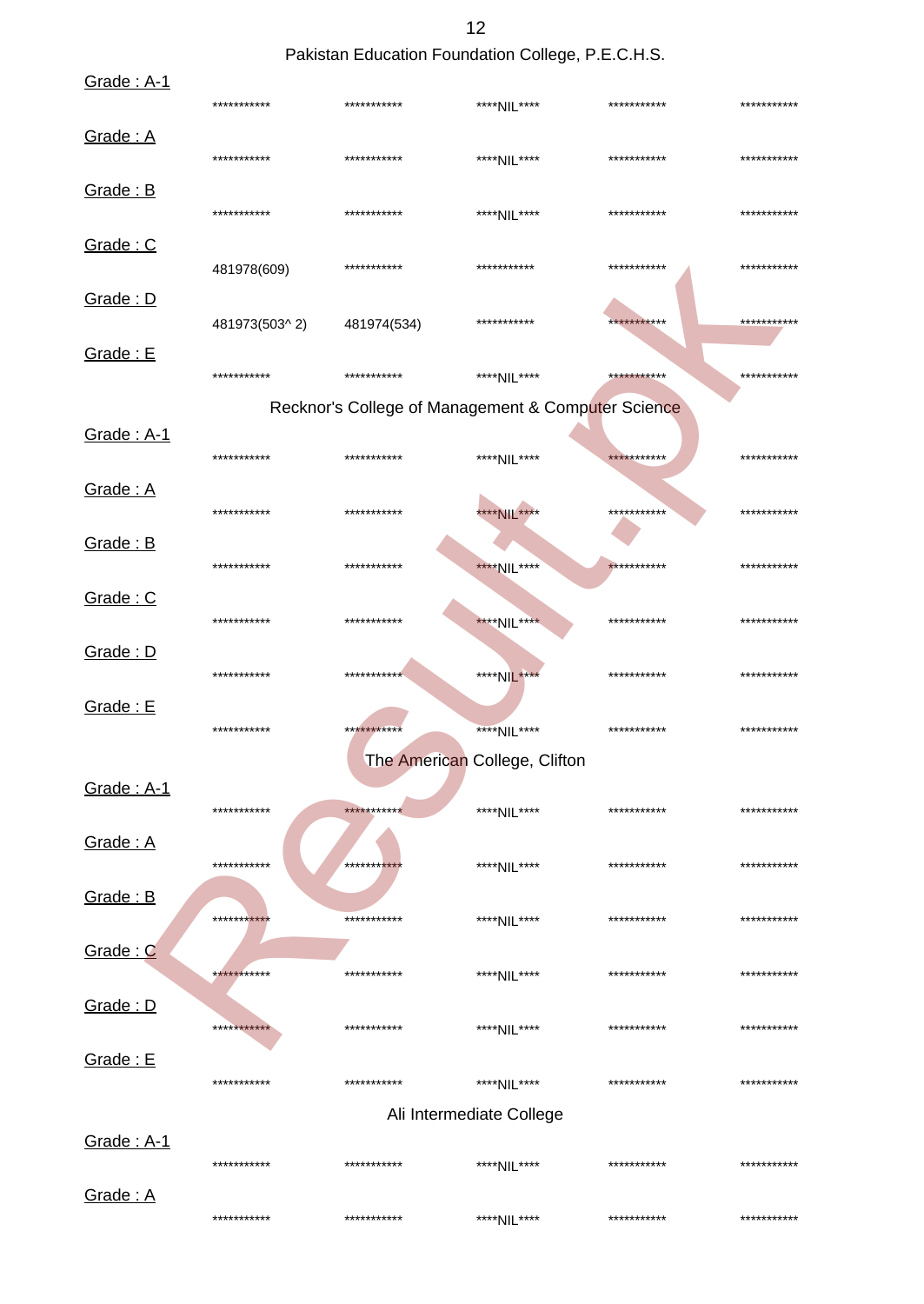|  | Ali Intermediate College |  |
|--|--------------------------|--|
|--|--------------------------|--|

| Grade: B           | ***********   | *********** | ****NIL****                                        | *********** | *********** |
|--------------------|---------------|-------------|----------------------------------------------------|-------------|-------------|
| Grade: C           | 482007(575)   | 483341(575) | ***********                                        | *********** | *********** |
| <u>Grade: D</u>    | 482009(517^2) | 482010(542) | ***********                                        | *********** | *********** |
| <b>Grade: E</b>    | ***********   | *********** | ****NII ****                                       | *********** | *********** |
|                    |               |             | NILT College of Science & Commerce                 |             |             |
| <b>Grade: A-1</b>  | ***********   | *********** | ****NIL****                                        | *********** | *********** |
| Grade: A           | ***********   | *********** | ****NII ****                                       | *********** | *********** |
| Grade: B           | ***********   | *********** | ****NIL****                                        | *********** | *********** |
| Grade: C           | 483351(588)   | *********** | ***********                                        | *********** | *********** |
| Grade: D           | ***********   | *********** | ****NIL****                                        | *********** | *********** |
| Grade: E           | ***********   | *********** | ****NIL****                                        | *********** | *********** |
|                    |               |             |                                                    |             |             |
| Grade: A-1         |               |             | Defence Authority Shaikh Khalifa Bin Zayed College |             |             |
|                    | ***********   | *********** | **** NIL****                                       | *********** | *********** |
| Grade: A           | 482037(861)   | *********** | ***********                                        | *********** | *********** |
| Grade: B           | 482034(687)   | 482038(667) | 482040(683^1)                                      | 482043(712) | *********** |
| <u>Grade: C</u>    | 482035(624)   | 482036(654) | 482039(632)                                        | 482044(644) | *********** |
| <u>Grade: D</u>    | ***********   | *********** | ****NII ****                                       | *********** | *********** |
| <b>Grade: E</b>    | ***********   | *********** | ****NIL****                                        | *********** | *********** |
|                    |               |             | New Fazaia Intermediate College, Korangi Creek     |             |             |
| <u>Grade : A-1</u> | ***********   | *********** | ****NII ****                                       | *********** | *********** |
| <u>Grade: A</u>    | ***********   | *********** | ****NII ****                                       | *********** | *********** |
| <u>Grade: B</u>    | ***********   | *********** | ****NII ****                                       | *********** | *********** |
| Grade: C           | ***********   | *********** | ****NIL****                                        | *********** | *********** |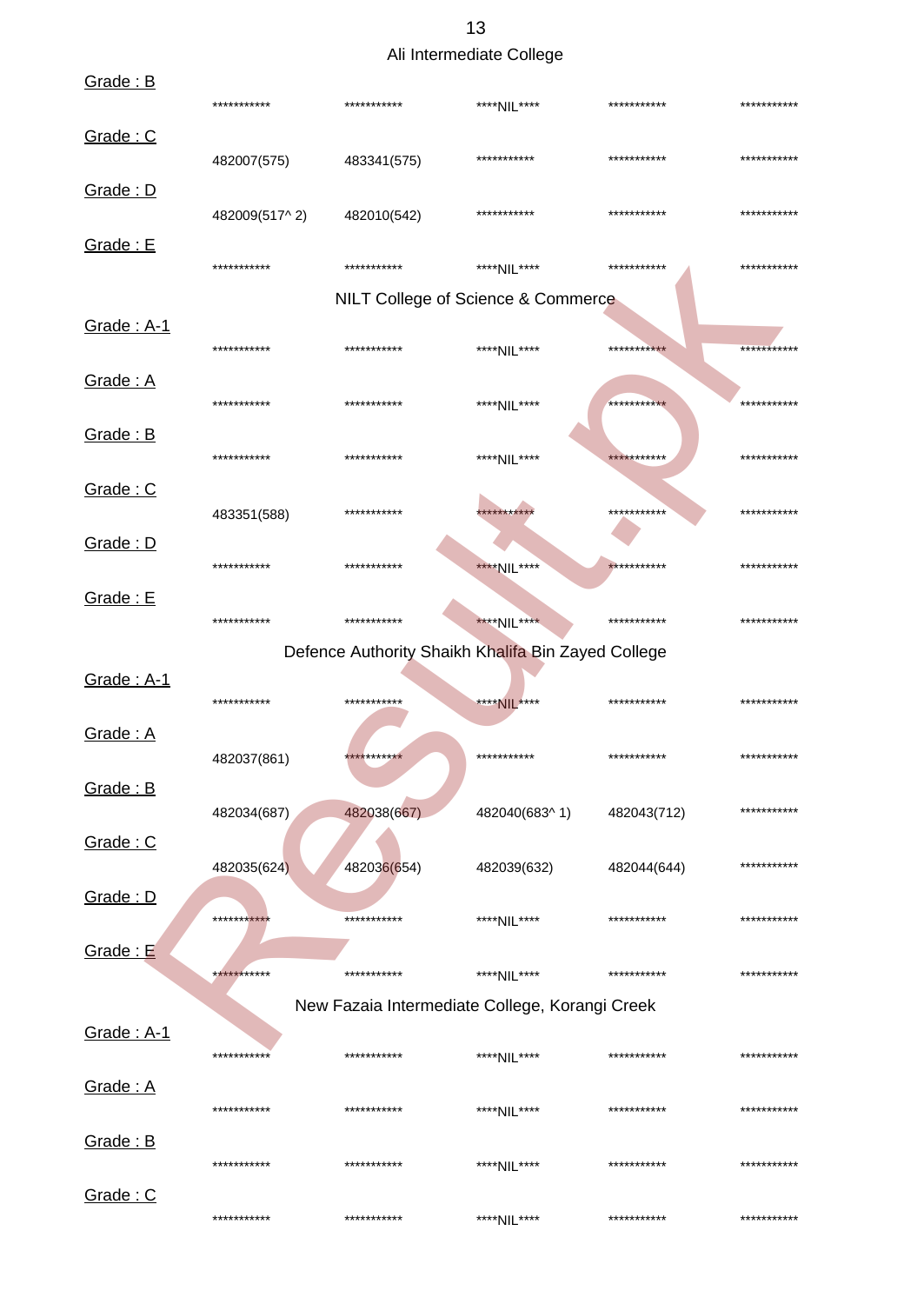New Fazaia Intermediate College, Korangi Creek

| Grade: D   |             |             |                                    |             |               |
|------------|-------------|-------------|------------------------------------|-------------|---------------|
|            | *********** | *********** | ****NIL****                        | *********** | ***********   |
| Grade: E   | *********** | *********** | ****NIL****                        | *********** | ***********   |
|            |             |             | Kent College of Science & Commerce |             |               |
| Grade: A-1 | *********** | *********** | ****NIL****                        | *********** | ***********   |
| Grade: A   | *********** | *********** | ****NIL****                        | *********** | ***********   |
| Grade: B   | *********** | *********** | ****NIL****                        | *********** | ***********   |
| Grade: C   | *********** | *********** | ****NIL****                        | *********** | ***********   |
| Grade: D   | 482065(535) | *********** | ***********                        | *********** | ***********   |
| Grade: E   | *********** | *********** | **** NIL ****                      | *********** | ***********   |
|            |             |             | <b>SSAT Degree College</b>         |             |               |
| Grade: A-1 | *********** | *********** | ****NIL****                        | *********** | ***********   |
| Grade: A   | 482076(818) | 482081(774) | 483381(789)                        | 483382(775) | ***********   |
| Grade: B   | 482078(684) | 482083(670) | 482084(689)                        | 483383(750) | 483385(656+4) |
| Grade: C   | 482073(576) | 482074(654) | 482075(590)                        | 482082(591) | 482085(573)   |
| Grade: D   | 482087(639) | 482088(590) | 483384(606)                        | *********** | ***********   |
| Grade: E   | 482079(512) | *********** | ***********                        | *********** | ***********   |
|            | *********** | *********** | ****NII ****                       | *********** | ***********   |
|            |             |             | <b>Commecs College</b>             |             |               |
| Grade: A-1 | *********** | *********** | ****NIL****                        | *********** | ***********   |
| Grade: A   | 482096(864) | 483401(850) | 483402(784)                        | *********** | ***********   |
| Grade: B   | 482093(706) | 482095(677) | 483405(659+1)                      | *********** | ***********   |
| Grade: C   | 482091(624) | 482097(645) | ***********                        | *********** | ***********   |
| Grade: D   | *********** | *********** | ****NIL****                        | *********** | ***********   |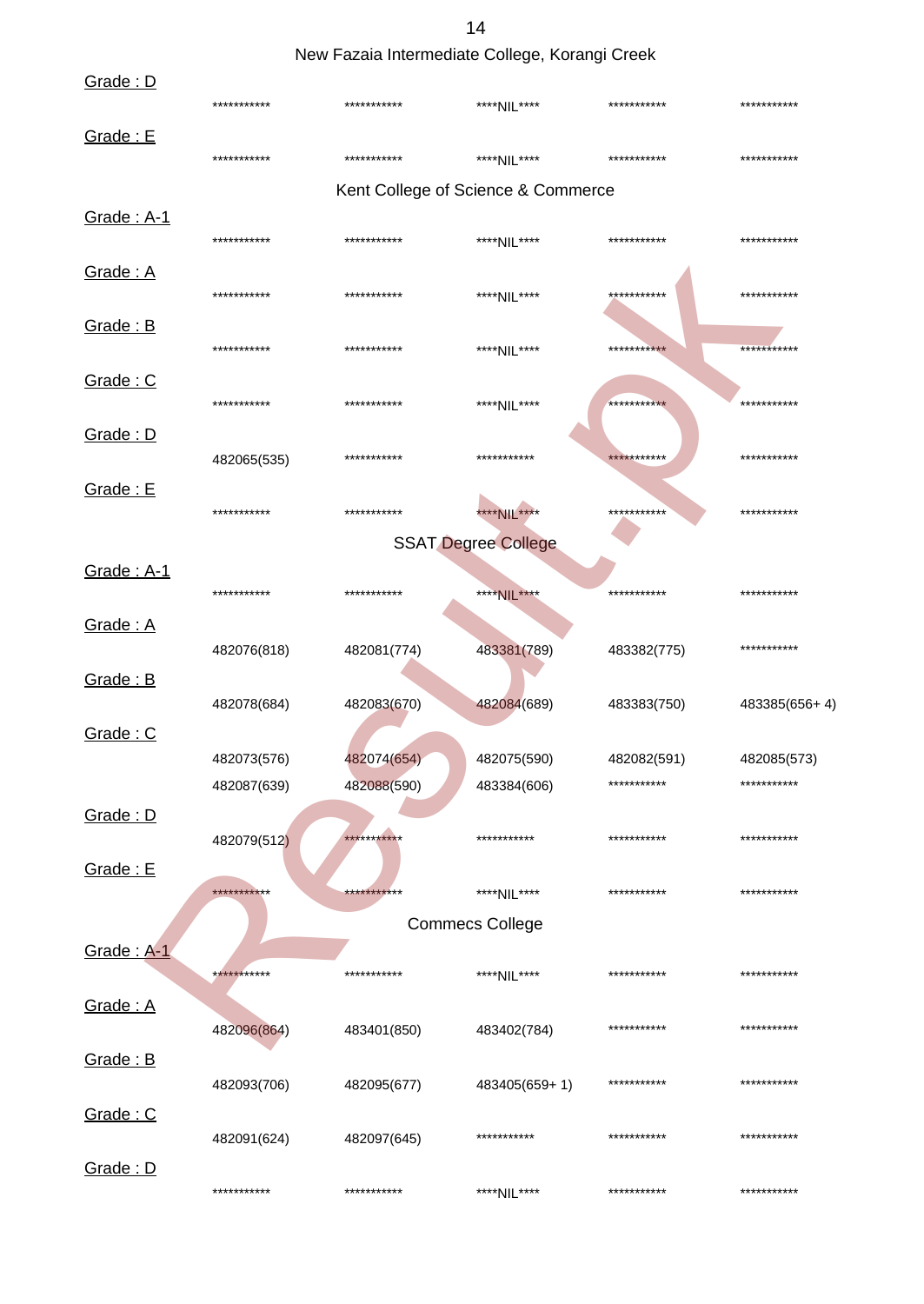### 15 Commecs College

| Grade: E   | ***********   | ***********                                         | ****NII ****                | *********** | *********** |
|------------|---------------|-----------------------------------------------------|-----------------------------|-------------|-------------|
|            |               |                                                     | Mehran Degree College       |             |             |
| Grade: A-1 |               |                                                     |                             |             |             |
|            | ***********   | ***********                                         | ****NIL****                 | *********** | *********** |
| Grade: A   |               |                                                     |                             |             |             |
|            | ***********   | ***********                                         | ****NIL****                 | *********** | *********** |
| Grade: B   |               |                                                     |                             |             |             |
|            | 483414(730)   | 483416(657+3)                                       | ***********                 | *********** | *********** |
| Grade: C   |               |                                                     | ***********                 | *********** | *********** |
| Grade: D   | 483412(609^3) | 483413(613)                                         |                             |             |             |
|            | 482103(543)   | 488651(461^3)                                       | ***********                 | *********** | *********** |
| Grade: E   |               |                                                     |                             |             |             |
|            | ***********   | ***********                                         | ****NII ****                | *********** | *********** |
|            |               |                                                     | A.S.F. Intermediate College |             |             |
| Grade: A-1 |               |                                                     |                             |             |             |
|            | ***********   | ***********                                         | ****NIL****                 | *********** | *********** |
| Grade: A   |               |                                                     |                             |             |             |
|            | 488705(840)   | ***********                                         | ***********                 | *********** | *********** |
| Grade: B   |               | ***********                                         | ***********                 | *********** | *********** |
| Grade: C   | 482122(671)   |                                                     |                             |             |             |
|            | 482124(566)   | 482126(607)                                         | 483422(634)                 | 483423(587) | *********** |
| Grade: D   |               |                                                     |                             |             |             |
|            | 482111(482)   | 482117(506)                                         | 482127(527)                 | 483426(502) | 488701(502) |
| Grade: E   |               |                                                     |                             |             |             |
|            | ***********   | ***********                                         | ****NIL****                 | *********** | *********** |
|            |               | Ideal Grammer Higher Secondary School, Suparco Road |                             |             |             |
| Grade: A-1 |               |                                                     |                             |             |             |
|            | ***********   | ***********                                         | ****NIL****                 | *********** | *********** |
| Grade: A   | ***********   | ***********                                         | ****NIL****                 | *********** | *********** |
| Grade: B   |               |                                                     |                             |             |             |
|            | ***********   | ***********                                         | ****NIL****                 | *********** | *********** |
| Grade: C   |               |                                                     |                             |             |             |
|            | ***********   | ***********                                         | ****NIL****                 | *********** | *********** |
| Grade: D   |               |                                                     |                             |             |             |
|            | ***********   | ***********                                         | ****NIL****                 | *********** | *********** |
| Grade: E   |               |                                                     |                             |             |             |
|            | ***********   | ***********                                         | ****NIL****                 | *********** | *********** |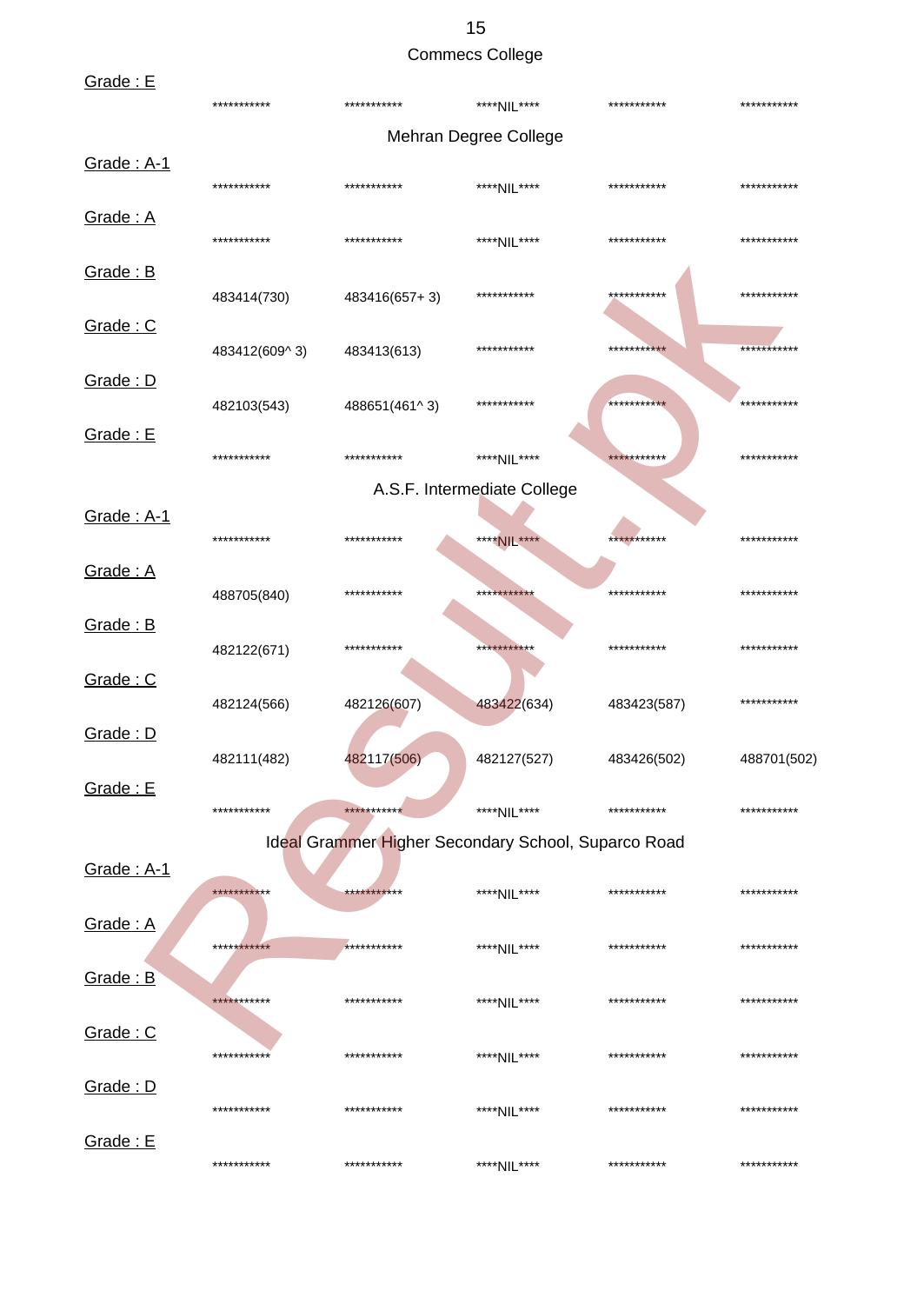16

South City Institute of Management & Technology

| Grade: A-1 | *********** | ***********                                                     | ****NIL****                    | *********** | *********** |
|------------|-------------|-----------------------------------------------------------------|--------------------------------|-------------|-------------|
| Grade: A   | *********** | ***********                                                     | ****NIL****                    | *********** | *********** |
| Grade: B   | *********** | ***********                                                     | ****NIL****                    | *********** | *********** |
| Grade: C   | 483431(654) | ***********                                                     | ***********                    | *********** | *********** |
| Grade: D   | *********** | ***********                                                     | ****NIL****                    | *********** | *********** |
| Grade: E   | *********** | ***********                                                     | ****NIL****                    | *********** | *********** |
|            |             |                                                                 | Shahzaib College North Karachi |             |             |
| Grade: A-1 | *********** | ***********                                                     | ****NIL****                    | *********** | *********** |
| Grade: A   | *********** | ***********                                                     | ****NIL****                    | *********** | *********** |
| Grade: B   | *********** | ***********                                                     | ****NIL****                    | *********** | *********** |
| Grade: C   | *********** | ***********                                                     | ****NIL****                    | *********** | *********** |
| Grade: D   | *********** | ***********                                                     | ****NIL****                    | *********** | *********** |
| Grade: E   | *********** | ***********                                                     | ****NIL****                    | *********** | *********** |
|            |             |                                                                 | M.W. Inter College             |             |             |
| Grade: A-1 | *********** | ***********                                                     | ****NIL****                    | *********** | *********** |
| Grade: A   | *********** | **********                                                      | ****NIL****                    | *********** | *********** |
| Grade: B   | *********** | ***********                                                     | ****NIL****                    | *********** | *********** |
| Grade: C   | *********** | ***********                                                     | ****NIL****                    | *********** | *********** |
| Grade: D   | *********** | ***********                                                     | ****NIL****                    | *********** | *********** |
| Grade: E   | *********** | ***********                                                     | ****NIL****                    | *********** | *********** |
|            |             | Govt. Degree Boys & Girls College SRE-III, Majeed, Stadium Road |                                |             |             |
| Grade: A-1 |             |                                                                 |                                |             |             |
|            | 483282(880) | ***********                                                     | ***********                    | *********** | *********** |
| Grade: A   | 483257(790) | 483266(773)                                                     | ***********                    | *********** | *********** |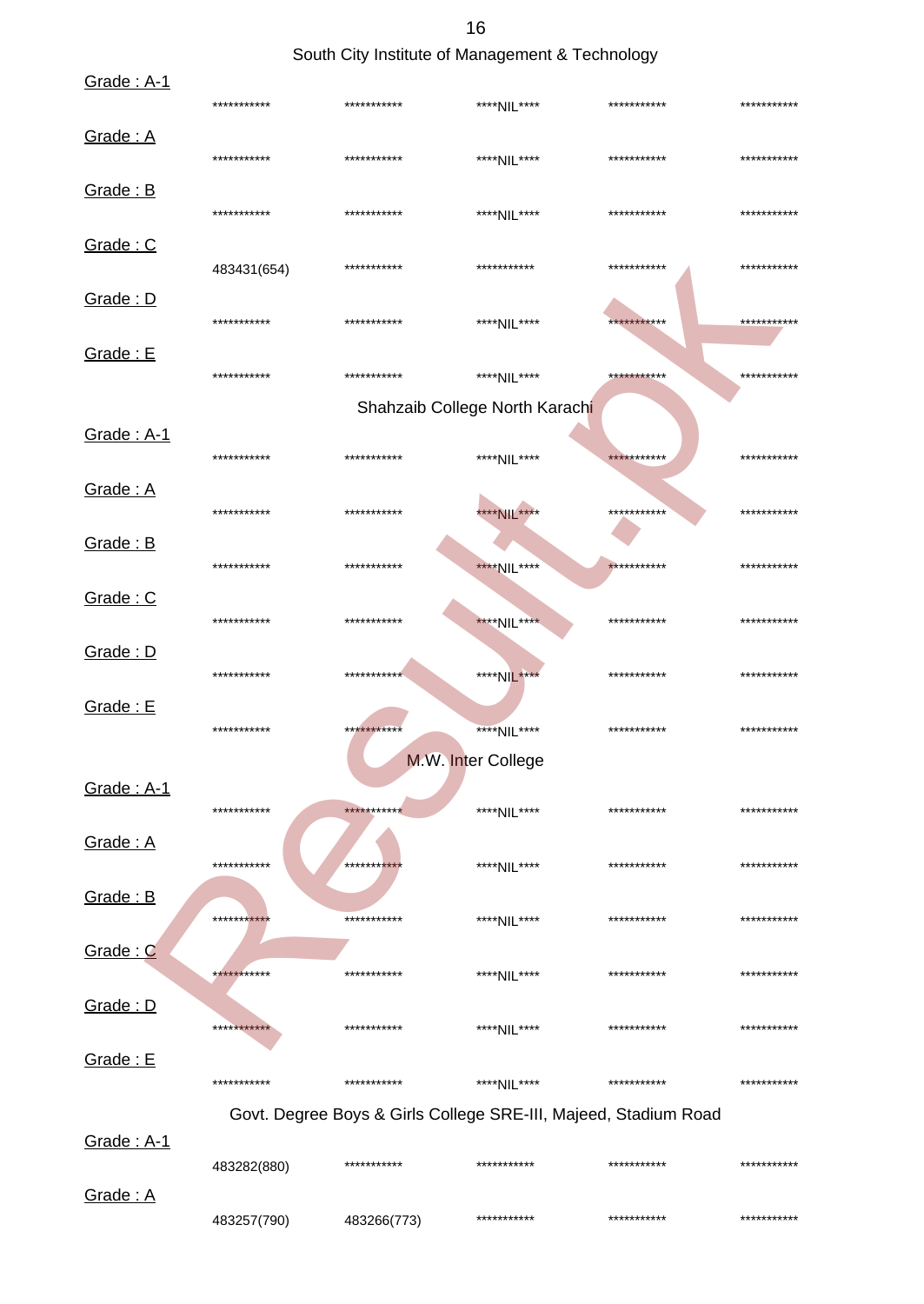|                 |               | Govt. Degree Boys & Girls College SRE-III, Majeed, Stadium Road |               |             |               |
|-----------------|---------------|-----------------------------------------------------------------|---------------|-------------|---------------|
| Grade: B        |               |                                                                 |               |             |               |
|                 | 483211(683)   | 483216(722)                                                     | 483222(723)   | 483242(710) | 483245(753)   |
|                 | 483272(667)   | ***********                                                     | ***********   | *********** | ***********   |
| Grade: C        |               |                                                                 |               |             |               |
|                 | 483214(630)   | 483215(598)                                                     | 483228(623)   | 483229(614) | 483230(565)   |
|                 | 483233(548+2) | 483235(636)                                                     | 483241(630)   | 483247(594) | 483253(615)   |
|                 | 483254(651)   | 483255(556^3)                                                   | 483258(609)   | 483259(597) | 483260(573)   |
|                 | 483263(582)   | 483264(587)                                                     | 483267(604)   | 483269(629) | 483270(580)   |
|                 | 483276(620)   | 483280(642)                                                     | 483281(592)   | 490853(569) | 490856(552^2) |
|                 | 490860(626)   | ***********                                                     | ***********   | *********** | ***********   |
| Grade: D        |               |                                                                 |               |             |               |
|                 | 483234(544)   | 483252(544)                                                     | 483256(478^1) | 483275(536) | 490855(538)   |
|                 | 490859(526)   | ***********                                                     | ***********   | *********** | ***********   |
| Grade: E        |               |                                                                 |               |             |               |
|                 | ***********   | ***********                                                     | ****NIL****   | *********** | ***********   |
|                 |               | Govt. College For Women New Karachi 11-F                        |               |             |               |
| Grade: A-1      |               |                                                                 |               |             |               |
|                 | ***********   | ***********                                                     | ****NIL****   | *********** | ***********   |
| Grade: A        |               |                                                                 |               |             |               |
|                 | ***********   | ***********                                                     | ****NIL****   | *********** | ***********   |
| Grade: B        |               |                                                                 |               |             |               |
|                 | 484009(689)   | ***********                                                     | ***********   | *********** | ***********   |
| Grade: C        |               |                                                                 |               |             |               |
|                 | 484001(576)   | ***********                                                     | ***********   | *********** | ***********   |
| Grade: D        |               |                                                                 |               |             |               |
|                 | 484007(538^2) | ***********                                                     | ***********   | *********** | ***********   |
| <b>Grade: E</b> |               |                                                                 |               |             |               |
|                 | ***********   | ***********                                                     | ****NIL****   | *********** | ***********   |
|                 |               | Abdullah Govt. College For Women North Nazimabad                |               |             |               |
| Grade: A-1      |               |                                                                 |               |             |               |
|                 | ***********   | ***********                                                     | ****NIL****   | *********** | ***********   |
| Grade: A        |               |                                                                 |               |             |               |
|                 | ***********   | ***********                                                     | ****NIL****   | *********** | ***********   |
| Grade: B        |               |                                                                 |               |             |               |
|                 | 484021(656+4) | 492063(670)                                                     | 492064(697)   | 492071(687) | 492079(678)   |
| Grade: C        |               |                                                                 |               |             |               |
|                 | 492051(584)   | 492060(583)                                                     | 492061(621)   | 492072(631) | 492076(628)   |
|                 | 492077(608)   | 492080(619)                                                     | 492083(594)   | 492085(592) | 492086(577)   |
|                 | 492089(637)   | ***********                                                     | ***********   | *********** | ***********   |
|                 |               |                                                                 |               |             |               |
| Grade: D        | 492058(538)   | 492068(491)                                                     | ***********   | *********** | ***********   |
|                 |               |                                                                 |               |             |               |
| Grade: E        | ***********   | ***********                                                     | ****NIL****   | *********** | ***********   |
|                 |               |                                                                 |               |             |               |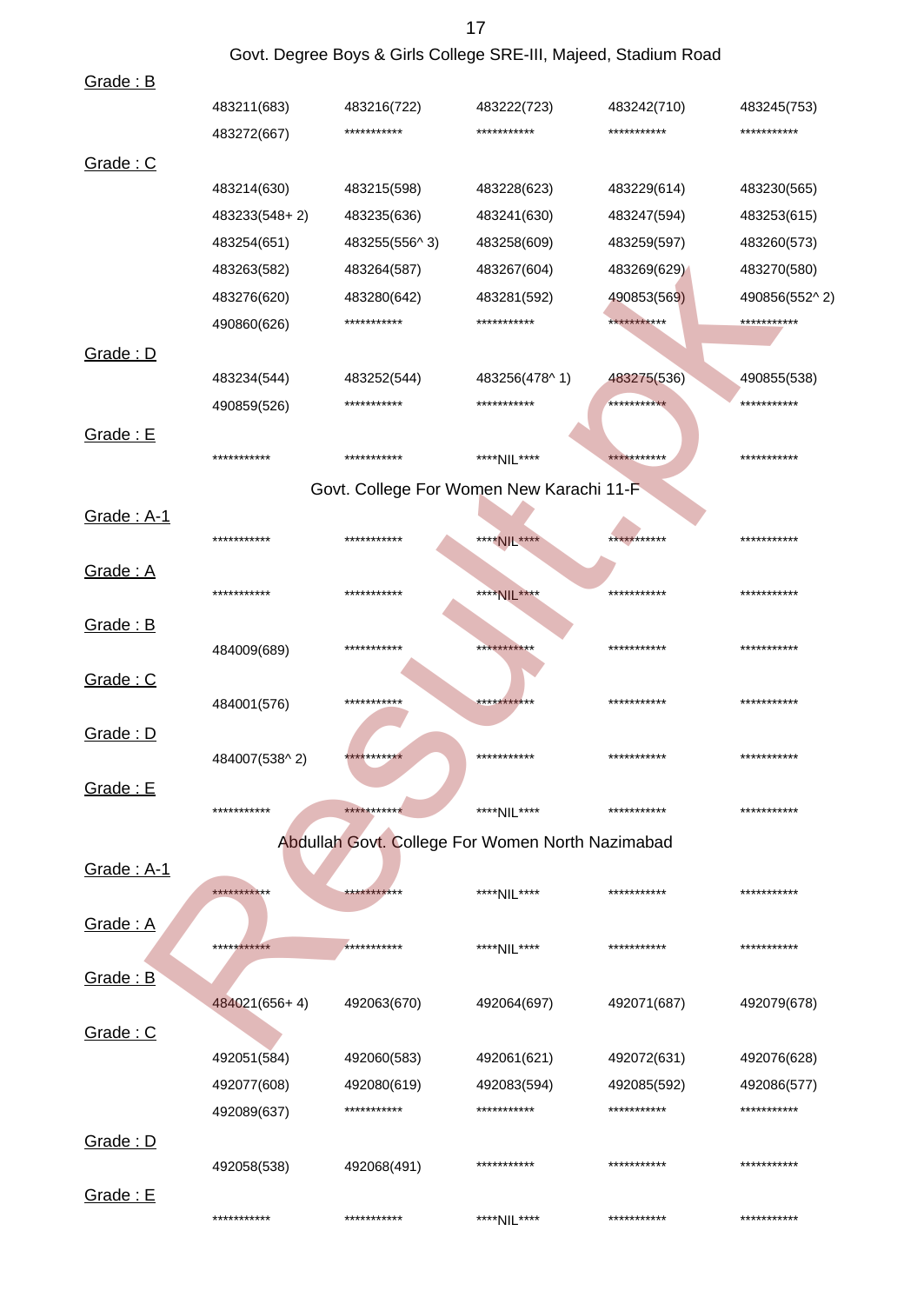### Govt. Degree College for Women Nazimabad

| <u>Grade: A-1</u> | ***********   | ***********                            | ****NIL****   | *********** | *********** |
|-------------------|---------------|----------------------------------------|---------------|-------------|-------------|
| <u>Grade: A</u>   |               |                                        |               |             |             |
|                   | 484045(821)   | 484054(834)                            | ***********   | *********** | *********** |
| <u>Grade: B</u>   |               |                                        |               |             |             |
|                   | 484034(701)   | 484042(703)                            | 484048(706)   | 484050(665) | 484057(761) |
|                   | 484063(676)   | 484070(691)                            | 484085(691)   | 484088(712) | 484090(695) |
|                   | 492225(658+2) | ***********                            | ***********   | *********** | *********** |
| Grade: C          |               |                                        |               |             |             |
|                   | 484040(589^3) | 484044(629)                            | 484047(622)   | 484049(603) | 484052(603) |
|                   | 484053(621)   | 484059(577)                            | 484065(628)   | 484067(644) | 484071(627) |
|                   | 484073(626)   | 484075(578)                            | 484078(649)   | 484083(600) | 484092(652) |
|                   | 492222(647)   | 492229(617)                            | 492231(635)   | 492235(565) | *********** |
| Grade: D          |               |                                        |               |             |             |
|                   | 484033(491)   | 484038(527^4)                          | 492228(523^3) | *********** | *********** |
| Grade: E          |               |                                        |               |             |             |
|                   | ***********   | ***********                            | **** NIL **** | *********** | *********** |
|                   |               | Sir Syed Govt. Girls College Nazimabad |               |             |             |
| Grade: A-1        |               |                                        |               |             |             |
|                   | 484155(909)   | 484175(898)                            | ***********   | *********** | *********** |
| Grade: A          |               |                                        |               |             |             |
|                   | 484106(790)   | 484109(815)                            | 484114(836)   | 484133(857) | 484134(816) |
|                   | 484153(779)   | 484154(849)                            | 484157(784)   | 484166(818) | 484191(774) |
| Grade: B          |               |                                        |               |             |             |
|                   | 484101(684)   | 484108(699)                            | 484112(711)   | 484113(705) | 484117(755) |
|                   | 484118(672)   | 484119(746)                            | 484124(735)   | 484125(664) | 484126(726) |
|                   | 484127(764)   | 484131(736)                            | 484132(732)   | 484135(732) | 484136(749) |
|                   | 484141(669)   | 484142(706)                            | 484143(748)   | 484144(705) | 484151(683) |
|                   | 484152(728)   | 484164(721)                            | 484167(672)   | 484172(712) | 484173(733) |
|                   | 484176(750)   | 484179(673)                            | 484180(669)   | 484183(748) | 484187(675) |
|                   | 484189(682)   | 492333(725)                            | ***********   | *********** | *********** |
| <u>Grade: C</u>   |               |                                        |               |             |             |
|                   | 484105(579)   | 484121(628)                            | 484128(590)   | 484129(612) | 484138(584) |
|                   | 484139(609)   | 484160(591)                            | 484161(618)   | 484162(642) | 484165(592) |
|                   | 484170(608)   | 484171(638)                            | 484174(595)   | 484177(614) | 484178(637) |
|                   | 484181(552)   | 484182(576)                            | 484185(622)   | 484186(610) | 484188(643) |
|                   | 484190(588)   | 484192(645)                            | ***********   | *********** | *********** |
| Grade: D          |               |                                        |               |             |             |
|                   | 492324(544)   | ***********                            | ***********   | *********** | *********** |
| Grade: E          |               |                                        |               |             |             |
|                   | ***********   | ***********                            | ****NIL****   | *********** | *********** |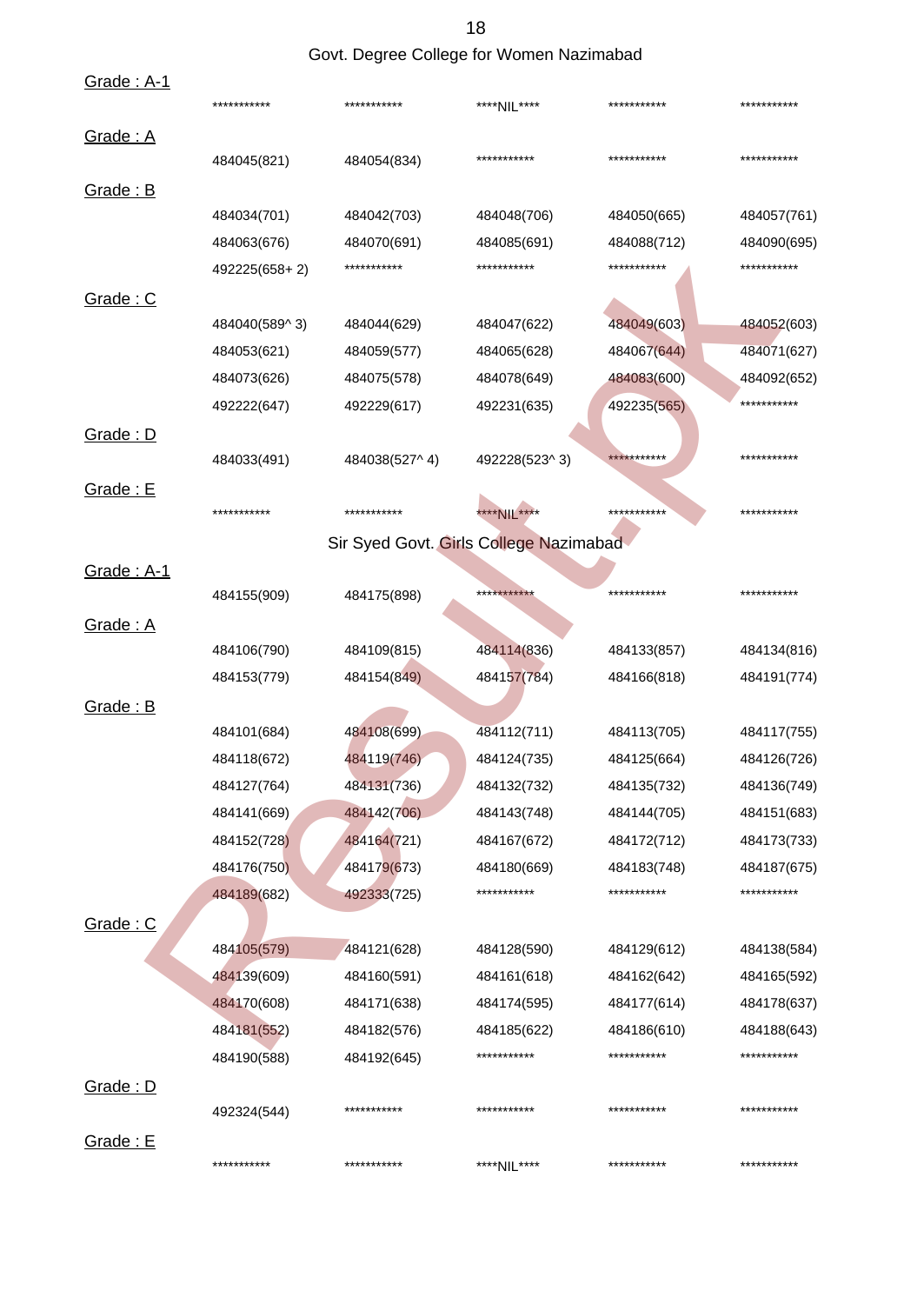APWA Govt. College for Women Karimabad

| <b>Grade: A-1</b>        | ***********   | ***********   | ****NIL****                               | ***********   | ***********   |
|--------------------------|---------------|---------------|-------------------------------------------|---------------|---------------|
| Grade: A                 | 484202(814)   | ***********   | ***********                               | ***********   | ***********   |
| Grade: B                 |               |               |                                           |               |               |
|                          | 484209(671)   | 484214(698)   | 484218(697)                               | 484220(690)   | 484223(690)   |
|                          | 484224(672)   | 484227(700)   | 484241(698)                               | 484246(680)   | 484250(685)   |
| Grade: C                 |               |               |                                           |               |               |
|                          | 484207(586^1) | 484208(628)   | 484215(569^2)                             | 484216(577)   | 484219(644)   |
|                          | 484230(593)   | 484242(637)   | 484245(566)                               | 484248(546+4) | 492474(548+2) |
|                          | 492476(616)   | 492481(570)   | ***********                               | ***********   | ***********   |
| Grade: D                 |               |               |                                           |               |               |
|                          | 484201(510)   | 484213(547^1) | 484249(539)                               | 492478(500)   | 492479(531)   |
|                          | 492480(521)   | 492483(514)   | 492490(486)                               | 492494(542)   | ***********   |
| Grade: E                 |               |               |                                           |               |               |
|                          | ***********   | ***********   | ****NIL****                               | ***********   | ***********   |
|                          |               |               | St. Lawrance's Govt. Girls Degree College |               |               |
| <b>Grade: A-1</b>        |               |               |                                           |               |               |
|                          | 484297(926)   | ***********   | ***********                               | ***********   | ***********   |
| Grade: A                 |               |               |                                           |               |               |
|                          | 484264(838)   | 484266(788)   | 484268(827)                               | 484278(812)   | 484286(855)   |
|                          | 484290(827)   | 484308(775)   | ***********                               | ***********   | ***********   |
| Grade: B                 |               |               |                                           |               |               |
|                          | 484263(690)   | 484265(725)   | 484267(714)                               | 484269(747)   | 484275(670)   |
|                          | 484277(718)   | 484280(693)   | 484283(741)                               | 484285(682^3) | 484291(661)   |
|                          | 484293(694)   | 484294(719)   | 484296(762)                               | 484299(690)   | 484300(749)   |
|                          | 484301(742)   | 484302(689)   | 484305(661)                               | 484306(690)   | 484307(744)   |
|                          | 492633(661)   | ***********   | ***********                               | ***********   | ***********   |
| Grade: C                 |               |               |                                           |               |               |
|                          | 484270(628)   | 484272(598)   | 484273(653)                               | 484281(632)   | 484282(641)   |
|                          | 484288(610)   | 484289(607^3) | 484303(636)                               | 484304(645)   | 484309(575)   |
|                          | 492632(583)   | 492634(602)   | 492635(600)                               | ***********   | ***********   |
| <b>Grade: D</b>          |               |               |                                           |               |               |
|                          | 484284(528)   | ***********   | ***********                               | ***********   | ***********   |
| Grade: E                 |               |               |                                           |               |               |
|                          | ***********   | ***********   | ****NIL****                               | ***********   | ***********   |
|                          |               |               | Govt. College For Women Shahrah-e-Liaquat |               |               |
| <u><b>Grade: A-1</b></u> |               |               |                                           |               |               |
|                          | ***********   | ***********   | ****NIL****                               | ***********   | ***********   |
| Grade: A                 |               |               |                                           |               |               |
|                          | 484312(773)   | ***********   | ***********                               | ***********   | ***********   |
| Grade: B                 |               |               |                                           |               |               |
|                          | 484329(668)   | 484331(661)   | 484333(714)                               | 484344(658+2) | 484345(678)   |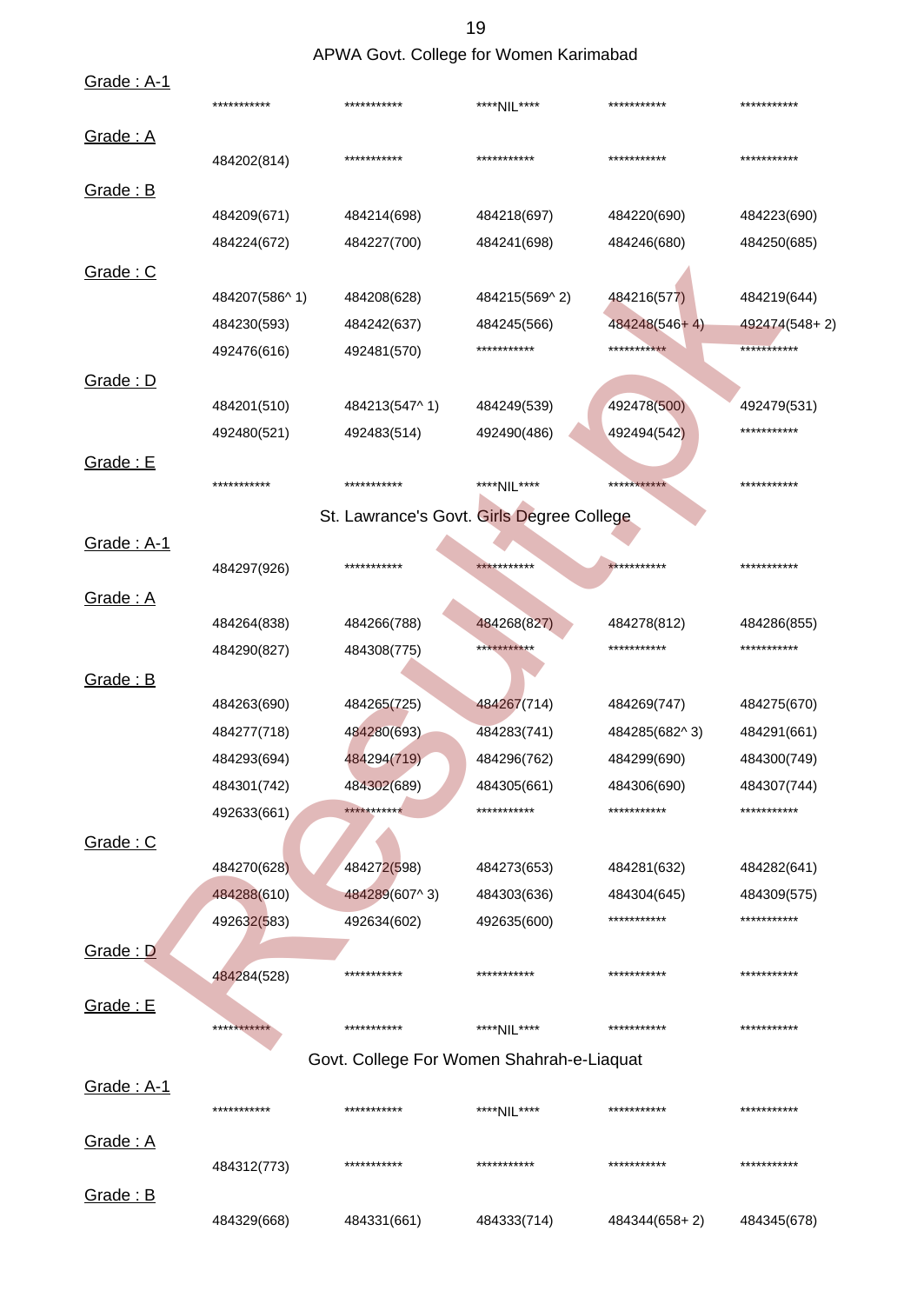|                          |             |                                           | 20            |               |             |
|--------------------------|-------------|-------------------------------------------|---------------|---------------|-------------|
|                          |             | Govt. College For Women Shahrah-e-Liaquat |               |               |             |
|                          | 484346(677) | 492759(666)                               | ***********   | ***********   | *********** |
| Grade: C                 |             |                                           |               |               |             |
|                          | 484311(635) | 484313(630)                               | 484317(569)   | 484318(624)   | 484319(613) |
|                          | 484321(642) | 484322(569)                               | 484326(555)   | 484330(545+5) | 484332(588) |
|                          | 484334(613) | 484335(623^2)                             | 484337(602)   | 484338(613)   | 484341(619) |
|                          | 484342(630) | 484348(597)                               | 492752(582)   | 492753(608)   | 492755(596) |
|                          | 492760(613) | ***********                               | ***********   | ***********   | *********** |
| Grade: D                 |             |                                           |               |               |             |
|                          | 484316(540) | 484320(494)                               | 484327(464)   | ***********   | *********** |
| Grade: E                 |             |                                           |               |               |             |
|                          | *********** | ***********                               | ****NIL****   | ***********   | *********** |
|                          |             | BAMM P.E.C.H.S. Govt. College For Women   |               |               |             |
| Grade: A-1               |             |                                           |               |               |             |
|                          | 484357(894) | 484365(893)                               | ***********   | ***********   | *********** |
| Grade: A                 |             |                                           |               |               |             |
|                          | 484351(822) | 484353(824)                               | 484356(805)   | 484364(766+4) | 484367(871) |
|                          | 484374(772) | 484388(820)                               | 484390(768+2) | 484395(772)   | 484398(771) |
|                          | 492933(803) | ***********                               | ***********   | ***********   | *********** |
| Grade: B                 |             |                                           |               |               |             |
|                          | 484355(710) | 484358(725)                               | 484360(681)   | 484366(718)   | 484368(687) |
|                          | 484371(670) | 484372(693)                               | 484373(671)   | 484375(738)   | 484377(674) |
|                          | 484378(760) | 484379(744)                               | 484382(690)   | 484383(671)   | 484386(741) |
|                          | 484387(663) | 484389(761)                               | 484392(737)   | 484393(752)   | 484394(708) |
|                          | 484397(722) | 492931(679)                               | ***********   | ***********   | *********** |
| Grade: C                 |             |                                           |               |               |             |
|                          | 484352(649) | 484361(617)                               | 484362(644)   | 484363(547+3) | 484376(596) |
|                          | 484380(592) | 484381(624)                               | 484384(594)   | 492932(571)   | *********** |
|                          |             |                                           |               |               |             |
| Grade: D                 | 484369(537) | 484385(537)                               | ***********   | ***********   | *********** |
|                          |             |                                           |               |               |             |
| <b>Grade: E</b>          | *********** | ***********                               | ****NIL****   | ***********   | *********** |
|                          |             |                                           |               |               |             |
|                          |             | Govt. College For Women Korangi No. 6     |               |               |             |
| <u><b>Grade: A-1</b></u> | *********** | ***********                               |               | ***********   | *********** |
|                          |             |                                           | ****NIL****   |               |             |
| Grade: A                 |             | ***********                               |               | ***********   | *********** |
|                          | *********** |                                           | ****NII ****  |               |             |
| Grade: B                 |             |                                           |               |               |             |
|                          | 484405(715) | 484411(697)                               | 484412(688)   | ***********   | *********** |
| Grade: C                 |             |                                           |               |               |             |
|                          | 484410(567) | ***********                               | ***********   | ***********   | *********** |
| Grade: D                 |             |                                           |               |               |             |
|                          | 484409(470) | 493102(505)                               | ***********   | ***********   | *********** |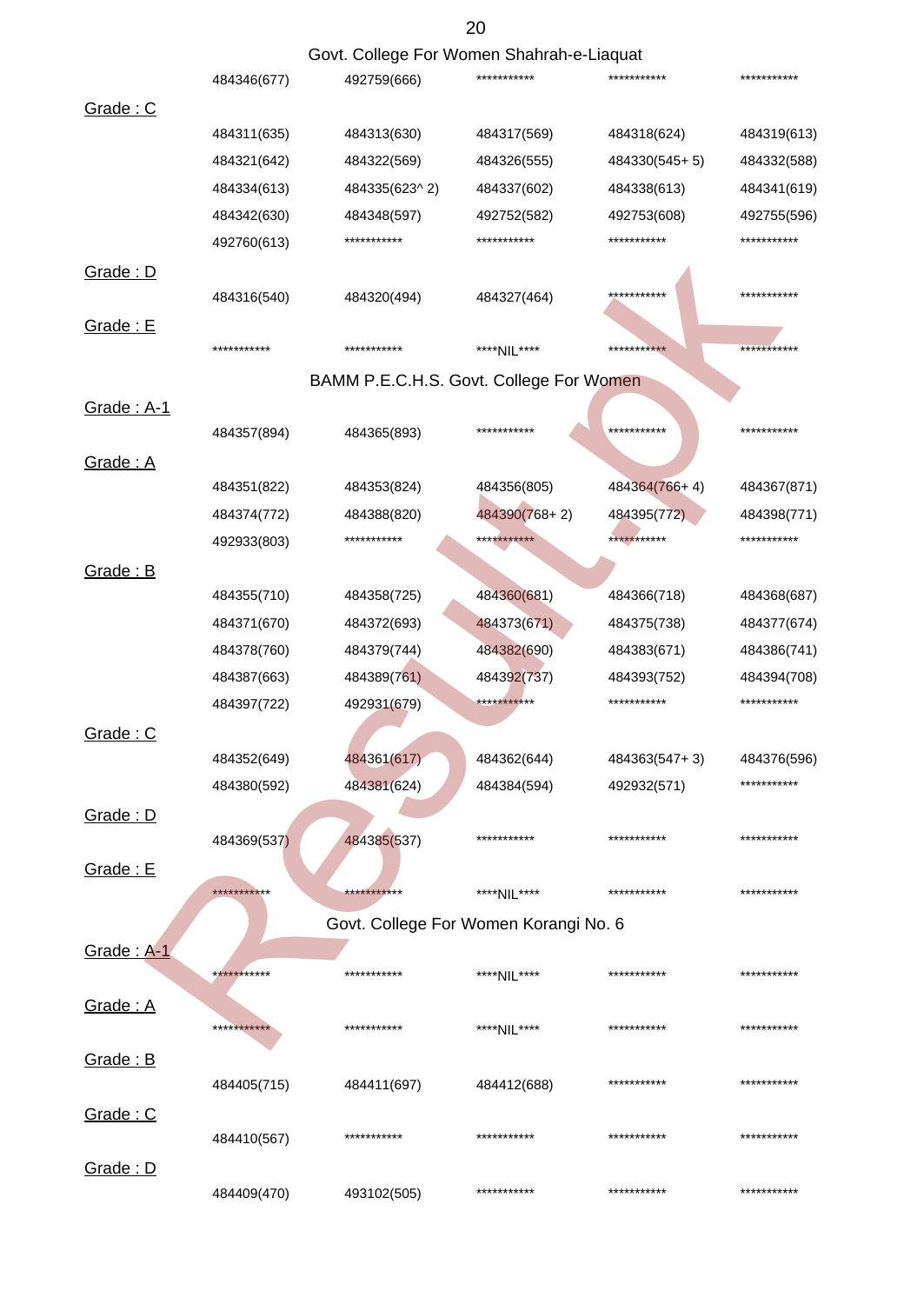Govt. College For Women Korangi No. 6

| Grade: E   |               |                                                          |                                  |             |             |
|------------|---------------|----------------------------------------------------------|----------------------------------|-------------|-------------|
|            | ***********   | ***********                                              | ****NIL****                      | *********** | *********** |
|            |               |                                                          | Govt. College For Women Saudabad |             |             |
| Grade: A-1 | ***********   | ***********                                              | ****NIL****                      | *********** | *********** |
| Grade: A   | ***********   | ***********                                              | ****NIL****                      | *********** | *********** |
| Grade: B   | 484437(687)   | 484446(698)                                              | 484448(673)                      | *********** | *********** |
| Grade: C   | 484434(626)   | 484439(561)                                              | 493231(601^3)                    | *********** | *********** |
| Grade: D   | 484428(516)   | 484429(538)                                              | 484433(531)                      | 484438(525) | 493232(484) |
| Grade: E   | ***********   | ***********                                              | ****NIL****                      | *********** | *********** |
|            |               | Madar-e-Millat Girls College Campus II, Gulshan-e-Hadeed |                                  |             |             |
| Grade: A-1 | ***********   | ***********                                              | ****NIL****                      | *********** | *********** |
| Grade: A   | ***********   | ***********                                              | ****NIL****                      | *********** | *********** |
| Grade: B   | 484451(688)   | ***********                                              | ***********                      | *********** | *********** |
| Grade: C   | ***********   | ***********                                              | ****NIL****                      | *********** | *********** |
| Grade: D   | ***********   | ***********                                              | ****NIL****                      | *********** | *********** |
| Grade: E   | ***********   | ***********                                              | ****NIL****                      | *********** | *********** |
| Grade: A-1 |               | Govt. Girls Degree College, Gizri Clifton                |                                  |             |             |
| Grade: A   | ***********   | ***********                                              | ****NIL****                      | *********** | *********** |
|            | 484467(765+5) | 484478(770)                                              | ***********                      | *********** | *********** |
| Grade: B   | ***********   | ***********                                              | ****NIL****                      | *********** | *********** |
| Grade: C   | 484465(610)   | 484473(588)                                              | 484474(613)                      | 484479(649) | 484480(551) |
|            | 484481(614)   | ***********                                              | ***********                      | *********** | *********** |
| Grade: D   | ***********   | ***********                                              | ****NIL****                      | *********** | *********** |
| Grade: E   | ***********   | ***********                                              | ****NIL****                      | *********** | *********** |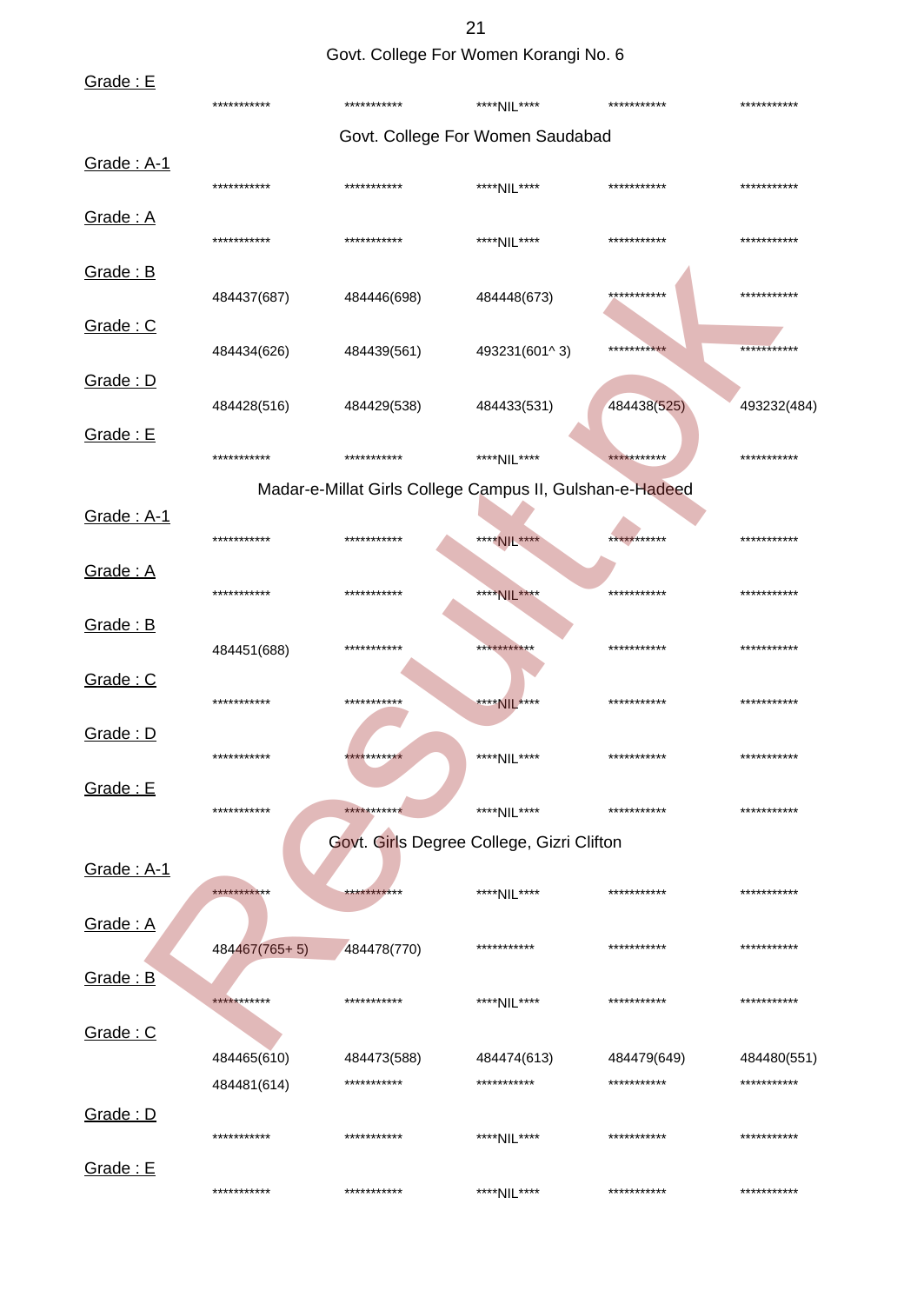# Khursheed Govt. Girls College Shah Faisal Colony

| Grade: A-1 | ***********   | ***********   | ****NIL****                       | *********** | *********** |
|------------|---------------|---------------|-----------------------------------|-------------|-------------|
| Grade: A   | ***********   | ***********   | ****NIL****                       | *********** | *********** |
| Grade: B   |               |               |                                   |             |             |
|            | 484513(682)   | 484518(661)   | 484524(677)                       | *********** | *********** |
| Grade: C   |               |               |                                   |             |             |
|            | 484492(559)   | 484494(629)   | 484514(635)                       | 484517(555) | 484523(551) |
|            | 484526(561)   | 484532(555)   | 484533(635)                       | 493632(580) | 493633(630) |
|            | 493638(578)   | ***********   | ***********                       | *********** | *********** |
| Grade: D   |               |               |                                   |             |             |
|            | 484491(488^3) | 484510(527)   | 484515(539)                       | 484527(541) | 484528(488) |
|            | 493631(498)   | 493640(487)   | 493641(544)                       | *********** | *********** |
| Grade: E   |               |               |                                   |             |             |
|            | ***********   | ***********   | ****NIL****                       | *********** | *********** |
|            |               |               | K.M.A. Girls Degree College       |             |             |
| Grade: A-1 |               |               |                                   |             |             |
|            | ***********   | ***********   | ****NIL****                       | *********** | *********** |
| Grade: A   |               |               |                                   |             |             |
|            | 484547(776)   | 484552(769+1) | 484555(816)                       | *********** | *********** |
| Grade: B   |               |               |                                   |             |             |
|            | 484543(748)   | 484545(710)   | 484546(667)                       | 484551(688) | 484554(743) |
|            |               |               |                                   |             |             |
| Grade: C   |               |               | ***********                       | *********** | *********** |
|            | 484544(654)   | 484557(652)   |                                   |             |             |
| Grade: D   | ***********   | ***********   |                                   | *********** | *********** |
|            |               |               | ****NIL****                       |             |             |
| Grade: E   |               |               |                                   |             |             |
|            | ***********   | ***********   | ****NIL****                       | *********** | *********** |
|            |               |               | Federal Govt. Girls Inter College |             |             |
| Grade: A-1 |               |               |                                   |             |             |
|            | ***********   | ***********   | ****NIL****                       | *********** | *********** |
| Grade: A   |               |               |                                   |             |             |
|            | ***********   | ***********   | ****NIL****                       | *********** | *********** |
| Grade: B   |               |               |                                   |             |             |
|            | 484561(671)   | 484562(720)   | 484566(735)                       | 484567(707) | *********** |
| Grade: C   |               |               |                                   |             |             |
|            | 484563(582)   | 493855(597)   | ***********                       | *********** | *********** |
| Grade: D   |               |               |                                   |             |             |
|            | ***********   | ***********   | ****NIL****                       | *********** | *********** |
| Grade: E   |               |               |                                   |             |             |
|            | ***********   | ***********   | ****NIL****                       | *********** | *********** |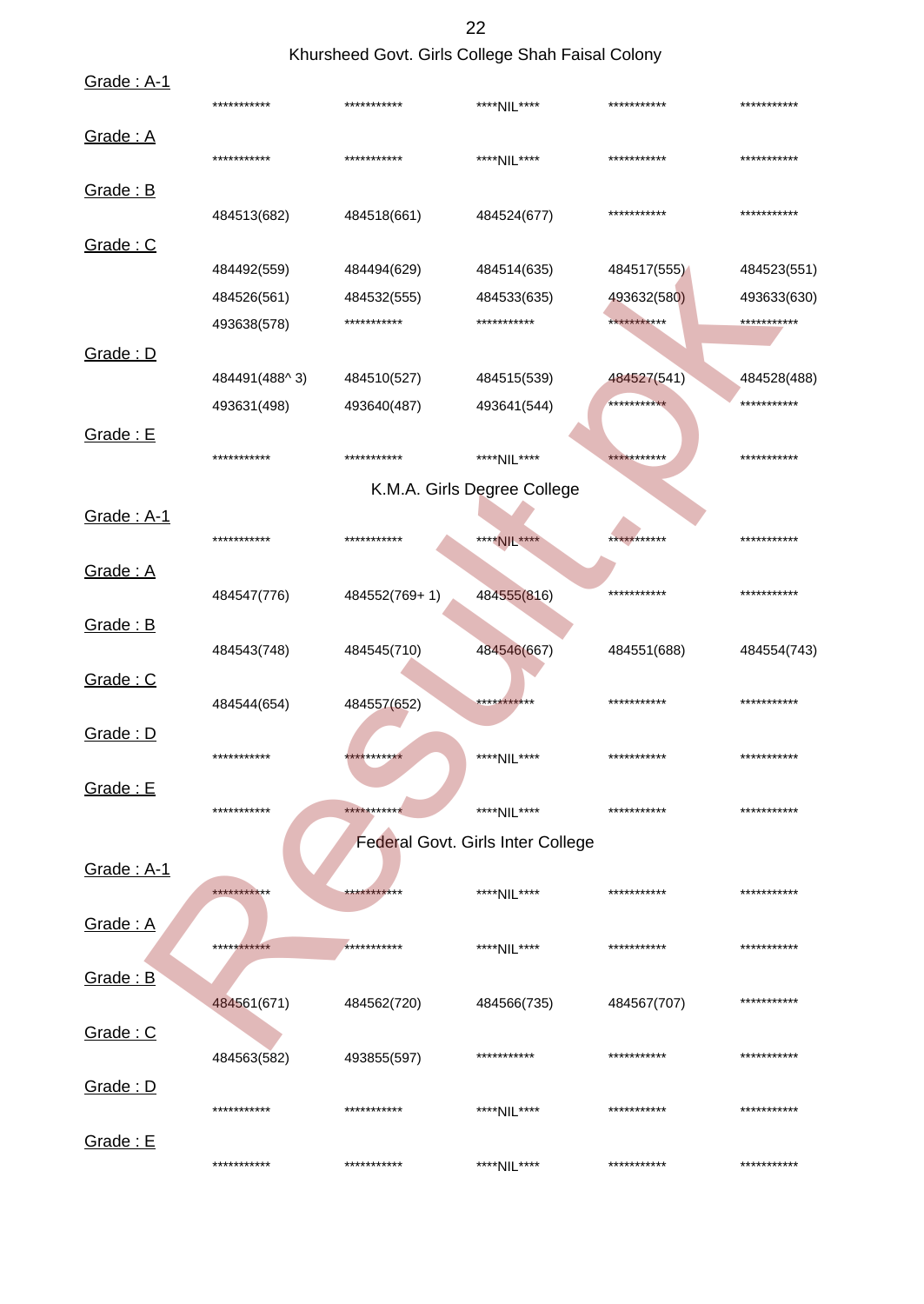23 East Meadow Girls College

| Grade: A-1 | *********** | ***********                                        | ****NIL****                     | ***********   | *********** |
|------------|-------------|----------------------------------------------------|---------------------------------|---------------|-------------|
| Grade: A   | *********** | ***********                                        | ****NIL****                     | ***********   | *********** |
| Grade: B   | 484573(684) | 484574(676)                                        | ***********                     | ***********   | *********** |
| Grade: C   | 484571(577) | 494001(594^3)                                      | ***********                     | ***********   | *********** |
| Grade: D   | *********** | ***********                                        | ****NIL****                     | ***********   | *********** |
| Grade: E   | *********** | ***********                                        | ****NIL****                     | ***********   | *********** |
|            |             | <b>Shamsi Society Model Girls Secondary School</b> |                                 |               |             |
| Grade: A-1 | *********** | ***********                                        | ****NII ****                    | ***********   | *********** |
| Grade: A   | 484585(804) | ***********                                        | ***********                     | ***********   | *********** |
| Grade: B   | 484584(684) | ***********                                        | ***********                     | ***********   | *********** |
| Grade: C   | 484581(653) | 484582(650)                                        | 484583(619)                     | ***********   | *********** |
| Grade: D   | *********** | ***********                                        | ****NIL****                     | ***********   | *********** |
| Grade: E   | *********** | ***********                                        | ****NIL****                     | ***********   | *********** |
|            |             | Govt. Degree Science College for Women Lines Area  |                                 |               |             |
| Grade: A-1 | *********** | ***********                                        | ****NIL****                     | ***********   | *********** |
| Grade: A   | *********** | **********                                         | ****NIL****                     | ***********   | *********** |
| Grade: B   | 484601(662) | ***********                                        | ***********                     | ***********   | *********** |
| Grade: C   | 484602(632) | 484603(618)                                        | 484605(591)                     | 484608(585^1) | 494201(551) |
| Grade: D   | *********** | ***********                                        | ****NIL****                     | ***********   | *********** |
| Grade: E   | *********** | ***********                                        | ****NIL****                     | ***********   | *********** |
|            |             |                                                    | Green Flag Intermediate College |               |             |
| Grade: A-1 | *********** | ***********                                        | ****NIL****                     | ***********   | *********** |
| Grade: A   | *********** | ***********                                        | ****NIL****                     | ***********   | *********** |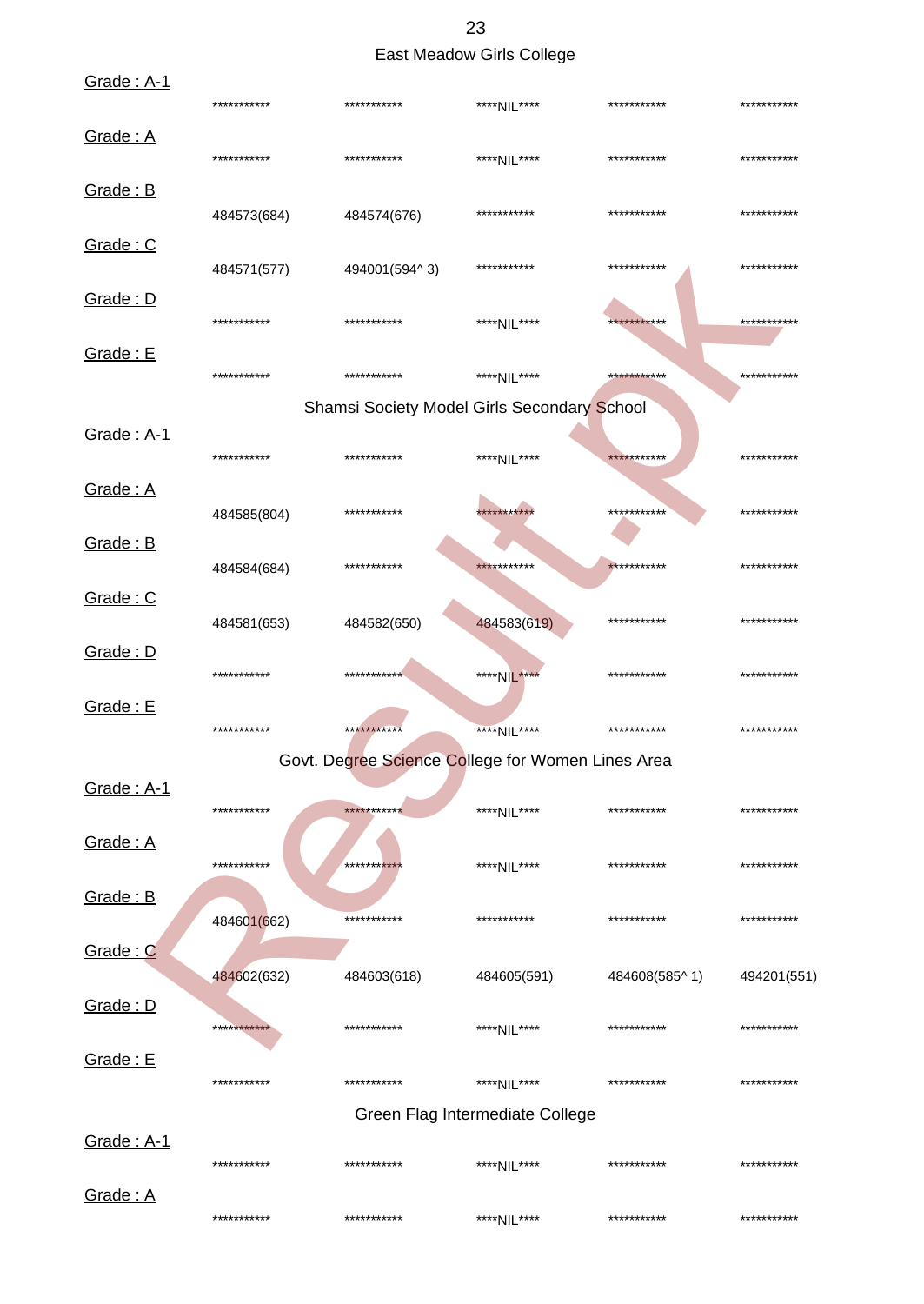24

Green Flag Intermediate College

| Grade: B                 | 484611(662)   | *********** | ***********                                     | *********** | *********** |
|--------------------------|---------------|-------------|-------------------------------------------------|-------------|-------------|
| Grade: C                 | ***********   | *********** | ****NIL****                                     | *********** | *********** |
| Grade: D                 | ***********   | *********** | ****NIL****                                     | *********** | *********** |
| Grade: E                 | ***********   | *********** | ****NII ****                                    | *********** | *********** |
|                          |               |             | Govt. Girls H.Sec.School Green Belt Mehmoodabad |             |             |
| Grade: A-1               | ***********   | *********** | ****NIL****                                     | *********** | *********** |
| Grade: A                 | ***********   | *********** | ****NIL****                                     | *********** | *********** |
| Grade: B                 | ***********   | *********** | ****NIL****                                     | *********** | *********** |
| Grade: C                 | ***********   | *********** | **** NIL ****                                   | *********** | *********** |
| Grade: D                 | ***********   | *********** | ****NIL****                                     | *********** | *********** |
| Grade: E                 | ***********   | *********** | ****NIL****                                     | *********** | *********** |
|                          |               |             | Memon Girls College, Block-3, F.B. Area         |             |             |
| <b>Grade: A-1</b>        | ***********   | *********** | ****NIL****                                     | *********** | *********** |
| <u>Grade: A</u>          | ***********   | *********** | ****NIL****                                     | *********** | *********** |
| Grade: B                 |               |             |                                                 |             |             |
| Grade: C                 | 484631(666)   | 484632(757) | 484637(685)                                     | *********** | *********** |
|                          | 484633(558)   | 484634(628) | 484635(576)                                     | 484638(643) | 494462(551) |
| Grade: D                 | ***********   | *********** | ****NIL****                                     | *********** | *********** |
| Grade: E                 | ***********   | *********** | ****NIL****                                     | *********** | *********** |
|                          |               |             | Hayat UI Islam Girls College                    |             |             |
| <u><b>Grade: A-1</b></u> | ***********   | *********** | ****NIL****                                     | *********** | *********** |
| Grade: A                 | 484641(809)   | *********** | ***********                                     | *********** | *********** |
| Grade: B                 | 484644(688)   | 484650(715) | 484655(688)                                     | 484656(669) | 484657(676) |
| Grade: C                 | 484647(614^1) | 484648(582) | 484649(614)                                     | 484651(628) | 494542(554) |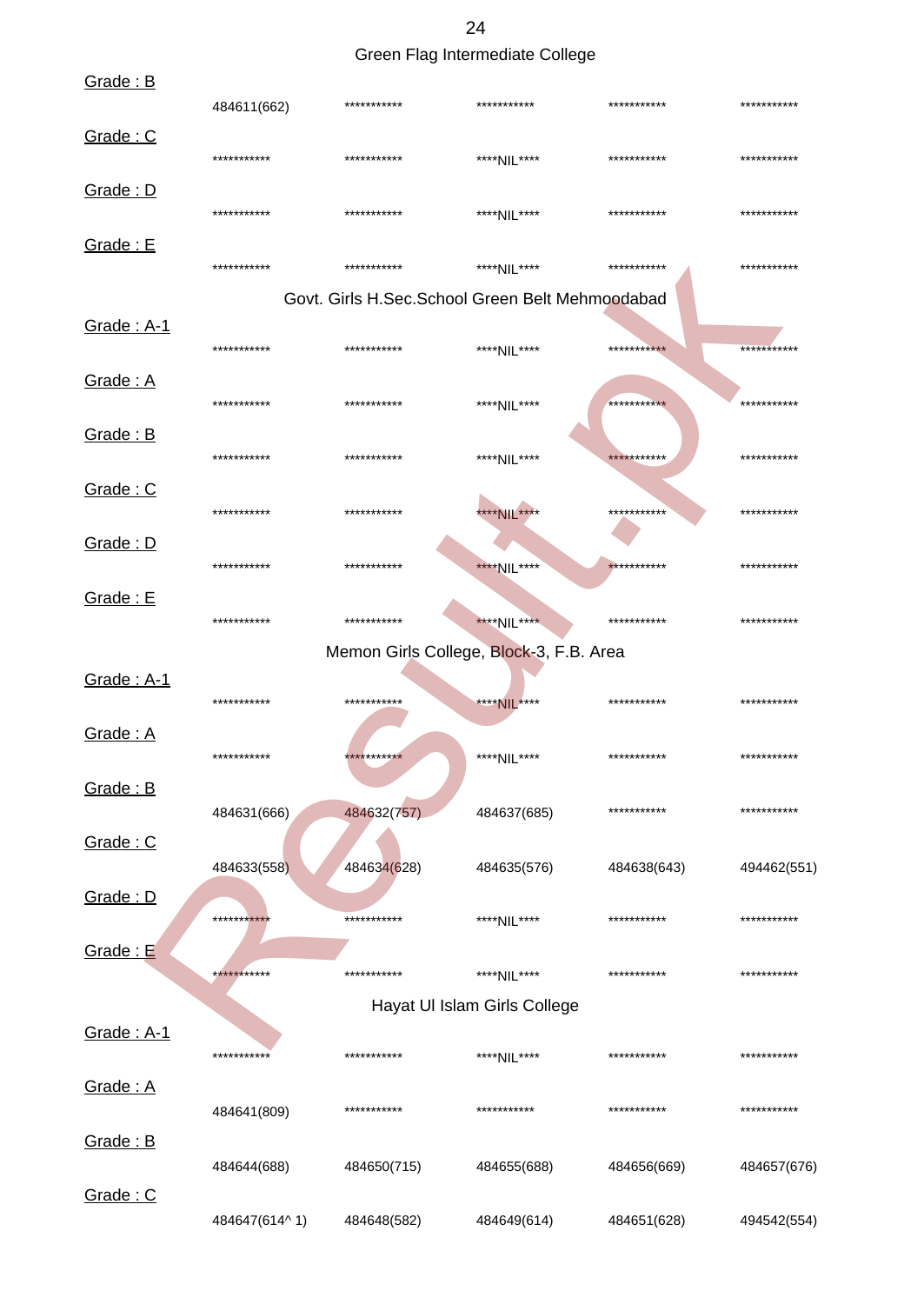|            |             |             | Hayat UI Islam Girls College            |             |             |
|------------|-------------|-------------|-----------------------------------------|-------------|-------------|
|            | 494546(583) | *********** | ***********                             | *********** | *********** |
| Grade: D   |             |             |                                         |             |             |
|            | 494541(538) | *********** | ***********                             | *********** | *********** |
| Grade: E   | *********** | *********** | ****NII ****                            | *********** | *********** |
|            |             |             | Metropolitan Girls College, F.B. Area   |             |             |
| Grade: A-1 |             |             |                                         |             |             |
|            | *********** | *********** | ****NIL****                             | *********** | *********** |
| Grade: A   |             |             |                                         |             |             |
|            | *********** | *********** | ****NIL****                             | *********** | *********** |
| Grade: B   |             |             |                                         |             |             |
|            | 484661(671) | *********** | ***********                             | *********** | *********** |
| Grade: C   |             |             |                                         |             |             |
|            | *********** | *********** | ****NIL****                             | *********** | *********** |
| Grade: D   |             |             |                                         |             |             |
|            | *********** | *********** | ****NIL****                             | *********** | *********** |
| Grade: E   |             |             |                                         |             |             |
|            | *********** | *********** | ****NIL****                             | *********** | *********** |
|            |             |             | <b>Model College for Girls</b>          |             |             |
| Grade: A-1 |             |             |                                         |             |             |
|            | *********** | *********** | ****NIL****                             | *********** | *********** |
| Grade: A   |             |             |                                         |             |             |
|            | *********** | *********** | ****NIL****                             | *********** | *********** |
| Grade: B   |             |             |                                         |             |             |
|            | *********** | *********** | ****NIL****                             | *********** | *********** |
| Grade: C   |             |             |                                         |             |             |
|            | 484671(590) | *********** | ***********                             | *********** | *********** |
| Grade: D   |             |             |                                         |             |             |
|            | *********** | *********** | ****NIL****                             | *********** | *********** |
| Grade: E   |             |             |                                         |             |             |
|            | *********** | *********** | ****NIL****                             | *********** | *********** |
|            |             |             | DA Degree College For Women, Phase VIII |             |             |
| Grade: A-1 |             |             |                                         |             |             |
|            | 484694(957) | 484695(933) | 484698(904)                             | 484705(893) | 484706(915) |
| Grade: A   |             |             |                                         |             |             |
|            | 484684(842) | 484685(825) | 484688(817)                             | 484689(803) | 484690(815) |
|            | 484696(808) | 484697(836) | 484704(765+5)                           | 484708(782) | *********** |
| Grade: B   |             |             |                                         |             |             |
|            | 484681(742) | 484682(752) | 484683(734)                             | 484686(663) | 484691(747) |
|            | 484693(734) | 484699(695) | 484701(673)                             | 484702(720) | 484707(758) |
|            | 494831(698) | *********** | ***********                             | *********** | *********** |
|            |             |             |                                         |             |             |

484687(653) 484692(633) 484700(623) \*\*\*\*\*\*\*\*\*\*\* \*\*\*\*\*\*\*\*\*\*\*

Grade : C

25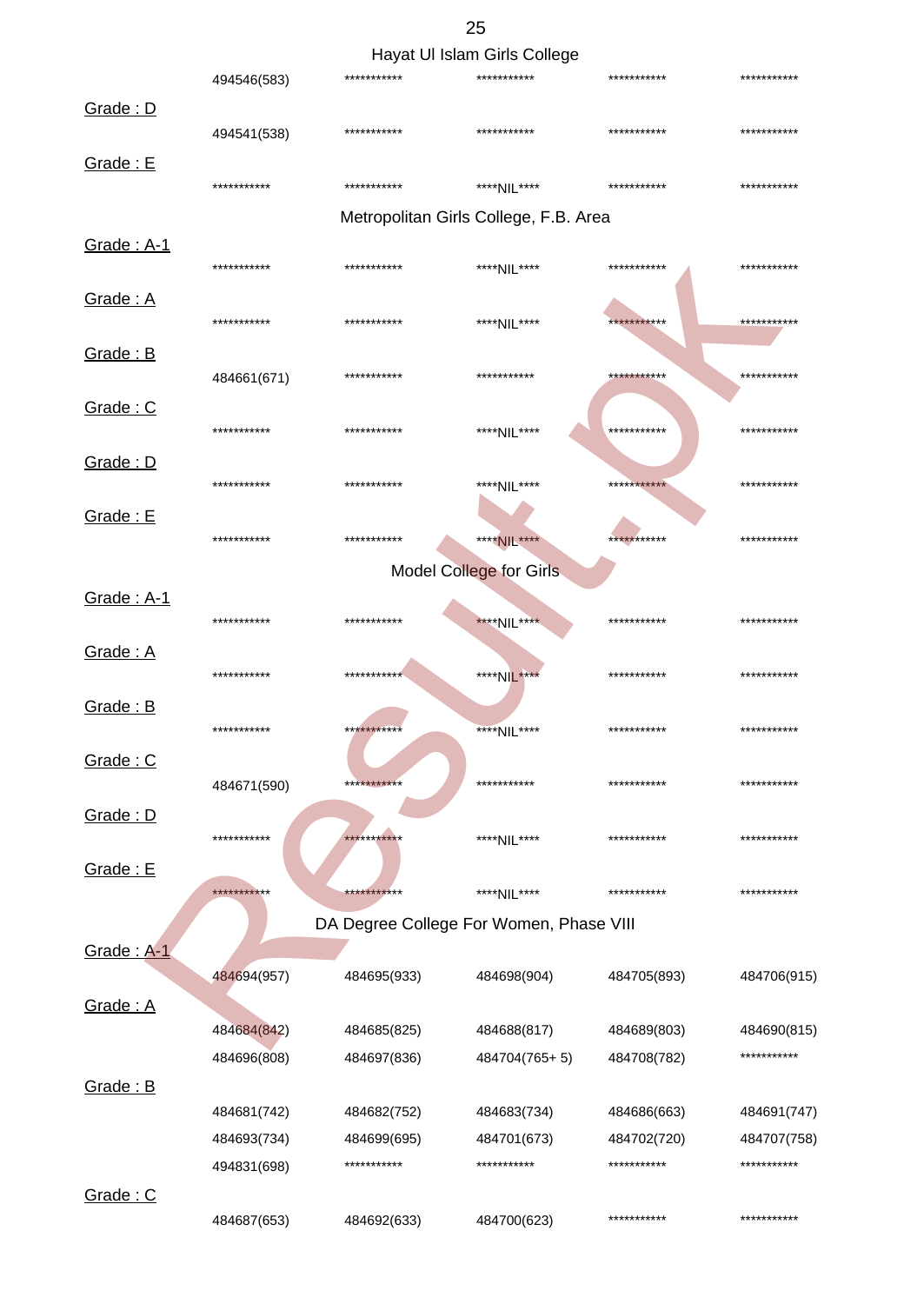26 DA Degree College For Women, Phase VIII

| Grade: D          | *********** | ***********  | ****NIL****                                        | *********** | *********** |
|-------------------|-------------|--------------|----------------------------------------------------|-------------|-------------|
| Grade: E          |             |              |                                                    |             |             |
|                   | *********** | ***********  | ****NIL****                                        | *********** | *********** |
|                   |             |              | Muslim Public Higher Secondary School, Orangi Town |             |             |
| Grade: A-1        | *********** | ***********  | ****NIL****                                        | *********** | *********** |
| Grade: A          | *********** | ***********  | ****NIL****                                        | *********** | *********** |
| Grade: B          | *********** | ***********  | ****NIL****                                        | *********** | *********** |
| Grade: C          |             |              |                                                    |             |             |
|                   | *********** | ***********  | ****NIL****                                        | *********** | *********** |
| Grade: D          | *********** | ***********  | ****NIL****                                        | *********** | *********** |
| Grade: E          | *********** | ***********  | **** NIL ****                                      | *********** | *********** |
|                   |             |              | Fountain Higher Secondary School, Orangi Town      |             |             |
| Grade: A-1        | *********** | ***********  | ****NIL****                                        | *********** | *********** |
| Grade: A          |             |              |                                                    |             |             |
|                   | *********** | ***********  | ****NIL****                                        | *********** | *********** |
| Grade: B          | *********** | ***********  | ****NIL****                                        | *********** | *********** |
| Grade: C          |             |              |                                                    |             |             |
| Grade: D          | 488761(567) | ***********  | ***********                                        | *********** | *********** |
|                   | *********** | ***********  | ****NIL****                                        | *********** | *********** |
| Grade: E          | *********** | ***********  | ****NIL****                                        | *********** | *********** |
|                   |             |              | Ghazali Grammar Higher Secondary School            |             |             |
| <b>Grade: A-1</b> | *********** | ************ |                                                    | *********** | *********** |
|                   |             |              | ****NIL****                                        |             |             |
| Grade: A          | *********** | ***********  | ****NIL****                                        | *********** | *********** |
| Grade: B          | *********** | ***********  | ****NIL****                                        | *********** | *********** |
| Grade: C          |             |              |                                                    |             |             |
|                   | *********** | ***********  | ****NIL****                                        | *********** | *********** |
| Grade: D          | *********** | ***********  | ****NIL****                                        | *********** | *********** |
| Grade: E          | *********** | ***********  | ****NIL****                                        | *********** | *********** |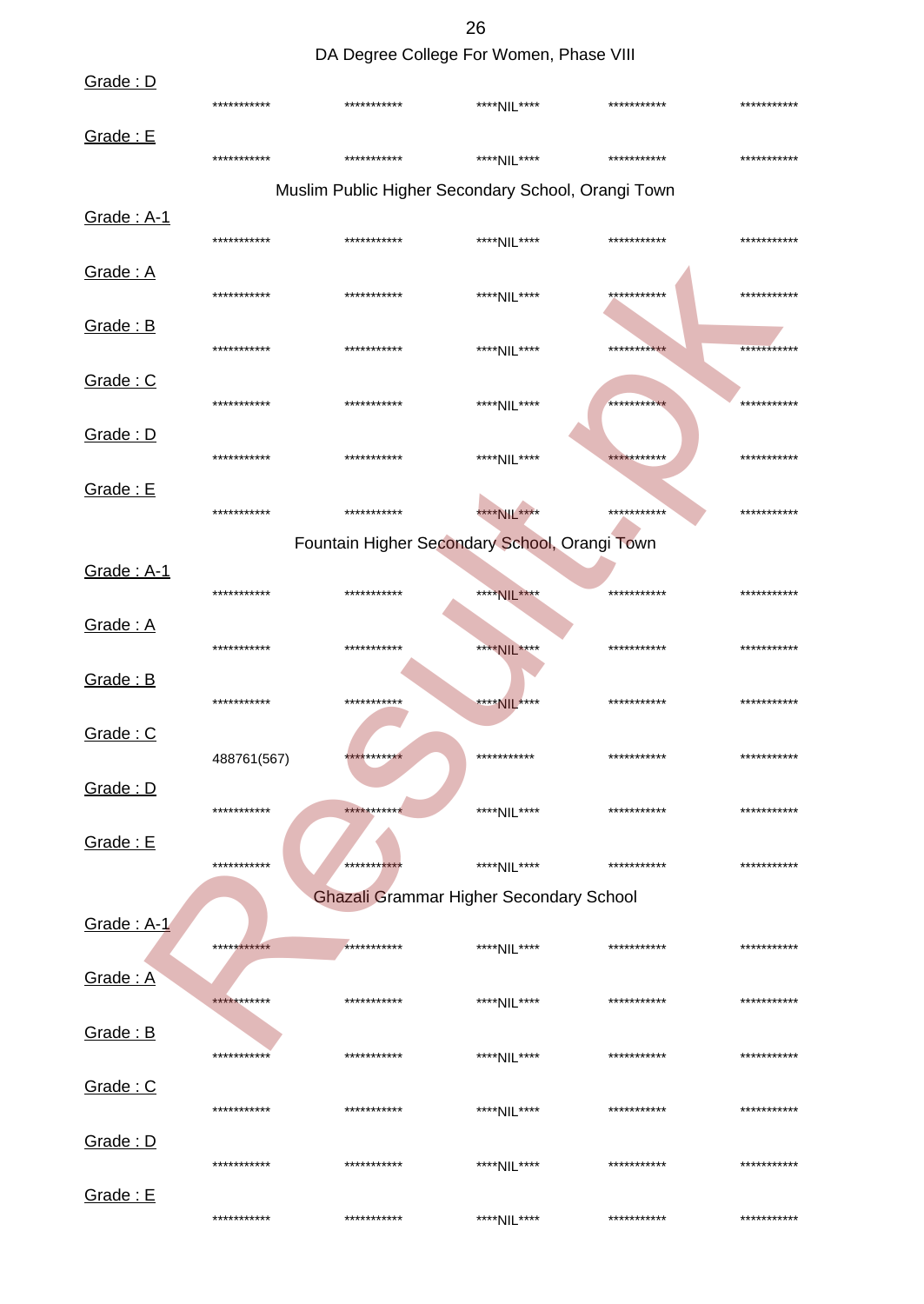27

## St. Joseph's College for Women

| Grade: A-1 | ***********   | *********** | ****NIL****         | ***********                                                     | *********** |
|------------|---------------|-------------|---------------------|-----------------------------------------------------------------|-------------|
| Grade: A   | ***********   | *********** | ****NIL****         | ***********                                                     | *********** |
| Grade: B   | 493062(662)   | *********** | ***********         | ***********                                                     | *********** |
| Grade: C   | 493063(620^1) | *********** | ***********         | ***********                                                     | *********** |
| Grade: D   | ***********   | *********** | ****NIL****         | ***********                                                     | *********** |
| Grade: E   | ***********   | *********** | ****NII ****        | ***********                                                     | *********** |
|            |               |             |                     | Jan Muhammad Brohi Govt. Degree Girls College, Gulshan-e-Maymar |             |
| Grade: A-1 | ***********   | *********** | ****NIL****         | ***********                                                     | *********** |
| Grade: A   | ***********   | *********** | **** NIL ****       | ***********                                                     | *********** |
| Grade: B   | ***********   | *********** | ****NIL****         | ***********                                                     | *********** |
| Grade: C   | 493311(548+2) | *********** | ***********         | ***********                                                     | *********** |
| Grade: D   | ***********   | *********** | ****NIL****         | ***********                                                     | *********** |
| Grade: E   | ***********   | *********** | ****NIL****         | ***********                                                     | *********** |
|            |               |             | << PRIVATE MALE >>  |                                                                 |             |
| Grade: A-1 | ***********   | *********** | ****NII ****        | ***********                                                     | *********** |
| Grade: A   | ***********   | **********  | ****NIL****         | ***********                                                     | *********** |
| Grade: B   | 496401(695)   | *********** | ***********         | ***********                                                     | *********** |
| Grade: C   | 495761(595)   | 496127(627) | 496322(639)         | ***********                                                     | *********** |
| Grade: D   | 496126(486)   | 496128(503) | 496321(461)         | 496323(466)                                                     | *********** |
| Grade: E   | ***********   | *********** | ****NIL****         | ***********                                                     | *********** |
|            |               |             | << PRIVATE FEMALE>> |                                                                 |             |
| Grade: A-1 | ***********   | *********** | ****NII ****        | ***********                                                     | *********** |
| Grade: A   | ***********   | *********** | ****NIL****         | ***********                                                     | *********** |